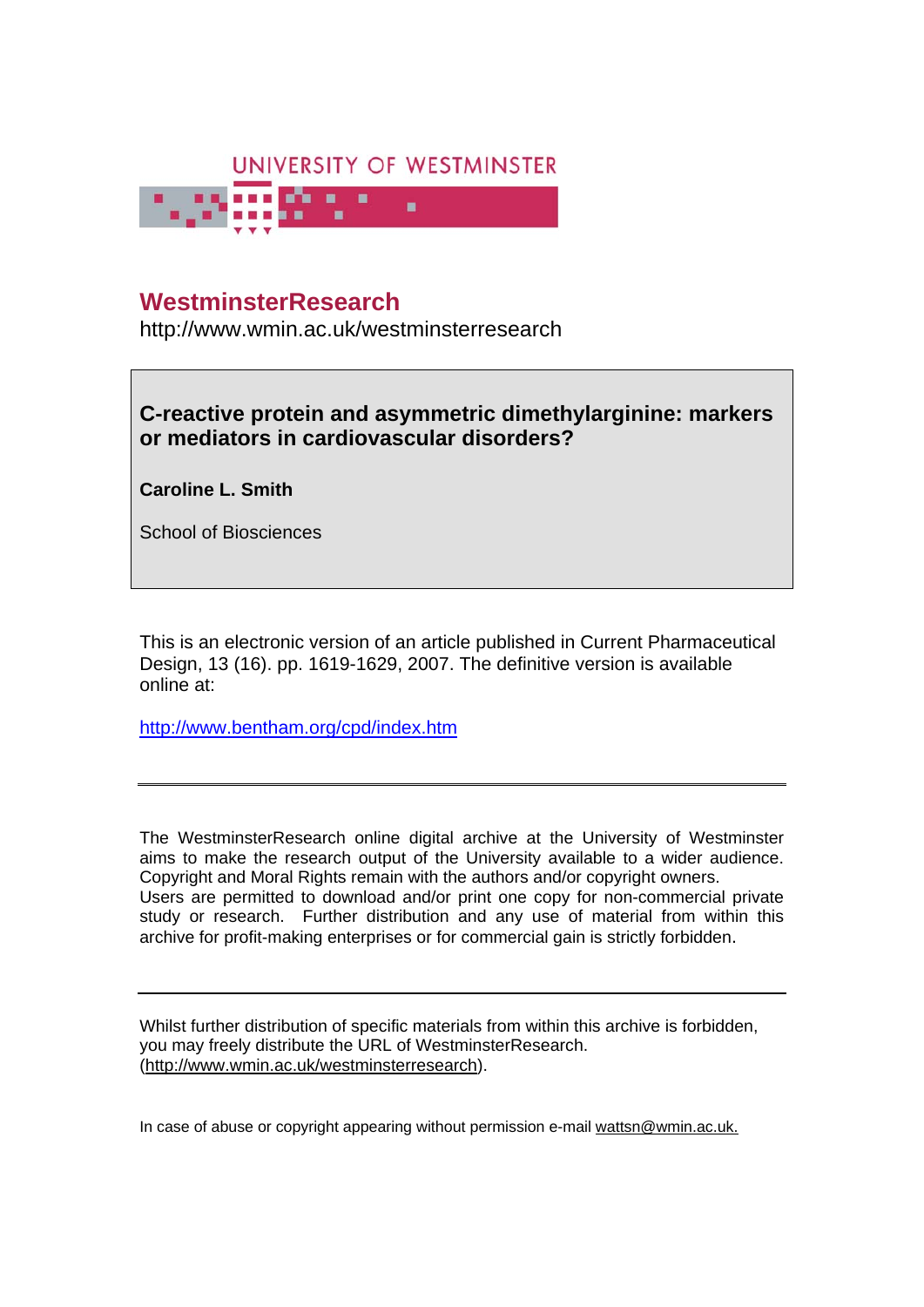# **C-Reactive Protein and Asymmetric Dimethylarginine: Markers or Mediators in Cardiovascular Disorders?**

Caroline L. Smith\*

*Department of Molecular and Applied Biology, School of Biosciences, University of Westminster, London, UK* 

**Abstract:** C-reactive protein (CRP) has received much attention as a cardiovascular risk factor and has been recommended to be used in screening to assist in predicting the occurrence of cardiovascular disorders. There are numerous association studies documenting changes in circulating CRP concentrations, there are, however, fewer studies providing evidence that CRP mediates the progression of cardiovascular pathologies. Elucidating the potential mechanisms for CRP has been confounded by recent reports that contaminants of CRP are partially responsible for observed effects.

In this review the use of CRP as a tool to predict cardiovascular disorders will be discussed alongside a more recently described cardiovascular risk factor asymmetric dimethylarginine (ADMA). An endogenously occurring nitric oxide synthase inhibitor, ADMA, is formed by the action of protein arginine methyltransferases and subsequent proteolysis and it is metabolised *in vivo* by the dimethylarginine dimethylaminohydrolases (DDAH). The evidence available documenting the effects of CRP and ADMA, the regulatory mechanisms and the genetic influences, will be discussed in order to determine whether CRP and ADMA are mediators in the progression of cardiovascular disorders or merely useful biomarkers.

**Key Words:** C-reactive protein, asymmetric dimethylarginine, nitric oxide, cardiovascular risk factor, atherosclerosis, dimethylarginine dimethylaminohydrolase, protein arginine methyltransferase.

# **INTRODUCTION**

# **ADMA and CRP as Cardiovascular Risk Factors**

 In 1992 Vallance *et al.* reported impaired nitric oxide synthesis and elevated concentrations of asymmetric dimethylarginine (ADMA) in patients with end stage renal failure and suggested that ADMA might contribute to the development of hypertension [1]. In a study of men in the Kuopio Ischaemic Heart Disease Risk Factor Study, ADMA concentrations exceeding 0.69 µmol/L in subjects with a history of heart disease were associated with a 4-fold risk of a coronary event [2] and in the same issue Zoccali *et al.* reported that in patients with end stage renal disease, raised concentrations of ADMA independently predicted mortality and cardiovascular outcome [3]. Since this time there have been many studies looking at the concentrations of ADMA and the correlation with cardiovascular risk, (these are summarised in Table **1** reviewed by [4]).

 A panopoly of studies have reported increased C-reactive protein (CRP) concentrations in cardiovascular related disorders and it is not the intention of this review to detail all of these, an overview is shown in Table **2**. C-reactive protein had been characterised as an acute phase protein. One of the first reports of CRP as a cardiovascular risk factor came from observations that circulating concentrations of CRP were increased following myocardial infarction [5]. This was followed by a study of a cohort of patients with unstable angina where higher concentrations of CRP correlated with poor outcome [6]. Concentrations of plasma CRP above 3.6 mg/L were associated with a 2-fold risk of a coronary event characterised by myocardial infarction or sudden coronary death [7]. Higher concentrations of CRP in patients with pre-existing atherosclerosis were found to correlate with susceptibility to subsequent cardiovascular events [8], and, following myocardial infarction, CRP concentrations predicted adverse short term outcomes [9]. The relative risk of a coronary event when circulating CRP concentrations exceeded 3 mg/L was originally determined to be ~2.0 [10] but in a larger study this was revised to 1.45 [11].

 Interest has been shown in the benefits of measuring risk factors, in addition to age, family history, exercise, smoking history,

# **Table 1. Summary of Cardiovascular Disorders which have Reported Changes in ADMA Levels. Elevated ADMA (0.6-4 mol/L) Correlated with Lower NO Bioavailability; Reviewed by [4]. \*Alzheimers is not a CV Disorder**

| Cardiovascular disorder                               | <b>Change in ADMA</b> | <b>Reference</b> |  |
|-------------------------------------------------------|-----------------------|------------------|--|
| Chronic renal failure associated<br>with hypertension |                       | [1,3,14,15]      |  |
| Stroke                                                |                       | [16, 17]         |  |
| Pulmonary hypertension                                |                       | $[18-20]$        |  |
| Left ventricular hypertrophy                          |                       | [21, 22]         |  |
| Type II diabetes                                      |                       | $[23-25]$        |  |
| Pre-eclampsia                                         |                       | [26, 27]         |  |
| Heart failure                                         |                       | [28]             |  |
| Ischaemia                                             |                       | [29, 30]         |  |
| Hypercholesterolemia                                  |                       | [31, 32]         |  |
| Atherosclerosis                                       |                       | [33, 34]         |  |
| Alzheimers*                                           |                       | [35, 36]         |  |

# **Table 2. Summary of Cardiovascular Disorders Where Changes in the Concentrations of CRP have been Measured**

| Cardiovascular disorder      | <b>Change in CRP</b> | <b>Reference</b> |  |
|------------------------------|----------------------|------------------|--|
| Angina                       |                      | $[7,9,11]$ ;     |  |
| Myocardial infarction        |                      | [37, 38]         |  |
| Atherosclerosis              |                      | $[39-43]$        |  |
| <b>Diabetes</b>              |                      | $[44, 45]$ ,     |  |
| Stroke                       |                      | [8]              |  |
| Rheumatoid arthritis         |                      | $[46-51]$        |  |
| Systemic lupus erythematosus |                      | [52-54]          |  |

cholesterol levels and blood pressure identified originally in the Framingham study; which may further predict the risk of cardiovas-

<sup>\*</sup>Address correspondence to this author at the Department of Molecular and Applied Biology, School of Biosciences, University of Westminster, London W1W 6UW, UK; Tel: 020 79115000, Ext. 3877; E-mail: smithc@wmin.ac.uk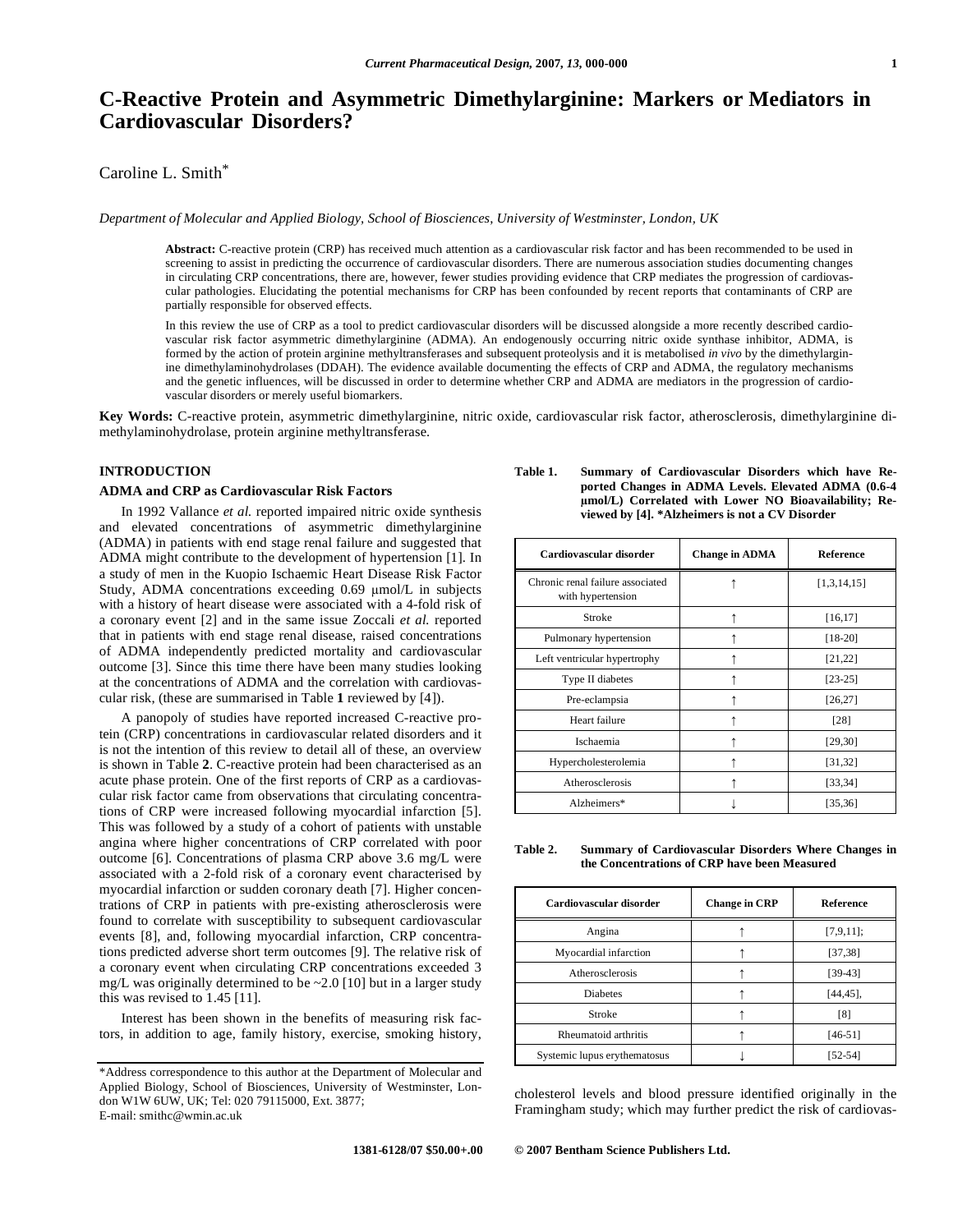cular disease. The high throughput methods available to screen CRP levels in plasma are perhaps partly responsible for the recommendation by the American Heart Association that CRP concentrations should be measured routinely in patients to aid in diagnosis and outcome alongside the originally recommended Framingham criteria [12]. There have been some criticisms of this proposal as concentrations of CRP may range from 0.1-1000 mg/L depending upon the inflammatory status and this might impair the interpretation of CRP as a cardiovascular marker [13]. At present measurements of ADMA are not routinely used to predict cardiovascular outcome, this may be partially due to the lack of accessible high throughput methods for screening.

# **ADMA & Atherosclerosis**

 ADMA concentrations have been demonstrated to predict lumen occlusion [55], an important measure of atherogene sis. In patients with end stage renal failure, increased intima-media thickness was reported to correlate with raised ADMA [33,56], and in isolated uterine arteries there was a correlation between raised ADMA and intimal hyperplasia; the latter study also suggested reduced ADMA metabolism by DDAH [34].

 Regulation of circulating homocysteine is critical in maintaining normal cardiovascular function with hyperhomocysteinemia pre-disposing towards the progression of atheroma. In hypercholesterolemic rabbits there are increased plasma ADMA concentrations [31,57] correlating with decreased ADMA metabolism and DDAH activity [58]. Hypercholesterolemia increases oxidative stress and monocyte binding to human endothelial cells [59,60], ADMA might have effects upon endothelial adhesion molecules. In a further study of carotid intimal-thickness ADMA concentrations correlated with increases in soluble vascular cell adhesion molecule (sVCAM1), which has been described as an atherosclerotic marker [61]. Most of the studies of ADMA and atherogenesis are association studies and further work is needed to determine whether ADMA is mediating the changes observed in atherosclerosis.

#### **CRP & Atherosclerosis**

 High concentrations of CRP have been measured in atherosclerotic plaques [41-43]. This is consistent with high levels of complement 3 also seen in these plaques reviewed -[62]. In the "Reversal of Atherosclerosis with Aggressive Lipid Lowering; REVER-SAL" trial lowering cholesterol and CRP reduced the progression of atheroma [40,63]. CRP binds the phosphocholine of low density lipoprotein (LDL), increases the expression of adhesion molecules and promotes the uptake of LDL by macrophages [64,65].

 A model commonly used to investigate the effects of CRP is the ApoE knockout mouse, which is hypercholesterolemic and develops atherosclerotic lesions [66,67], transfected with human CRP. Conflicting results have been generated using these mice, some investigators have reported activation of complement, accelerated atherosclerosis and increased expression of angiotensin receptor-1, vascular cell adhesion molecule and collagen [68]. In contrast using the same murine model other investigators neither reported proinflammatory nor proatherogenic effects [69].

# **Is there an Association between ADMA and CRP?**

 The number of studies looking at ADMA levels are a fraction of the number which have examined CRP. It is not surprising therefore that few studies have measured CRP and ADMA; Bae *et al.*  found a positive correlation between ADMA and CRP plasma concentrations in patients with acute coronary syndrome [70] and Mallamaci *et al.* reported a gain in the power of prediction when considering both ADMA and CRP plasma concentrations in a small cohort of dialysis patients [71].

 In studies measuring the intima-media thickness both ADMA and CRP concentrations correlated with the intima thickness [33]. These researchers proposed that there might be a relationship between these risk factors. However, in another study investigating carotid intima-thickness, there was no correlation between plasma CRP and ADMA levels [61]. There is no functional evidence published to support a mechanistic association between these cardiovascular risk factors and further large scale clinical studies are required to determine if there is a true correlation between CRP and ADMA plasma concentrations.

# **What are the Roles of ADMA?**

# *Formation of nitric oxide*

 Nitric oxide (NO) is an important signalling molecule. In the cardiovasculature it is vital in maintaining vascular tone [72] and in preventing leukocyte adhesion and platelet aggregation [73]. It has also been demonstrated to influence gene expression. NO is synthesised from arginine by nitric oxide synthases (NOS) in an oxygendependent reaction which utilises tetrahydrobiopterin as a cofactor [74,75] (Fig. **1**). Limited substrate or cofactor availability leads to the generation of superoxide  $(O_2^{\text{-}})$  from NOS which may contribute to endothelial dysfunction [76,77]*.* There are two constitutively expressed NOS isoforms, endothelial (eNOS; NOSIII) and neuronal (nNOS, NOSI), and an inducible nitric oxide synthase (iNOS; NOSII). All NOS isoforms were reported to be inhibited by arginine analogues including  $L-N^G$ monomethylarginine (L-NMMA; [78,79]).

# *Modulation of Nitric Oxide by Endogenously Occurring Methylarginines*

The molecules, asymmetric dimethylarginine (ADMA;  $N^G N^G$ dimethylarginine) and L-NMMA, were identified in human urine [80] and later evidence suggested that levels of ADMA rose in pathologies which included muscular dystrophy [81]. In 1992 Vallance *et al.* recognised that the structure of ADMA closely resembled the NOS inhibitor L-NMMA [82] and ADMA was shown to dose-dependently attenuate the relaxation of nor-epinephrine preconstricted aortic rings and this was an endothelium dependent effect. These investigators reported that plasma concentrations of ADMA were significantly elevated in patients with end-stage renal failure and this correlated with lower levels of nitric oxide [1]. This was the first indication that an endogenously occurring inhibitor of NOS could affect cardiovascular function. Both ADMA and L-NMMA are inhibitors of all 3 nitric oxide synthases (Fig. **1A**), with inhibition constants in the range of  $0.1$ -6.2 µmol/L [78,79,83].

 The reaction catalysed by NOS is complex and it has been proposed that in the presence of methylarginines NOS may become uncoupled generating superoxide [77] (Fig. **1B**). In eNOS knockout mice infused with ADMA, there were increased concentrations of superoxide and this correlated with increased staining for angiotensin converting enzyme [84]. In a study of dialysis patients, an association between ADMA concentrations and an eNOS polymorphism was reported [85], whether this might be an effect on NO production remains to be clarified.

 Methylated arginines are taken into cells through the y+ transporter and may also compete with arginine for cellular uptake [86]. Another endogenously occurring molecule, symmetric dimethylarginine (SDMA-  $N^G N^G$ -dimethylarginine; structure shown in Fig. **1A**), was found to have no effect on the production of nitric oxide [87], however SDMA is also transported by the  $y+$  transporter and may compete with arginine under certain circumstances.

# **Formation and Metabolism of Asymmetric Dimethylarginine**

 The formation of dimethylarginines has been discussed previously [4]. Arginine residues in proteins are methylated posttranslationally *in vivo* by a family of enzymes called protein arginine methyltransferases (PRMT: Table **3** and Fig. **2**): the methyl group is donated by S-adenosylmethionine (SAM) with S-adenosylhomocysteine (SAH) a reaction by-product [88]. Evidence from *in vivo* loading of radiolabelled methionine indicated that the methyla-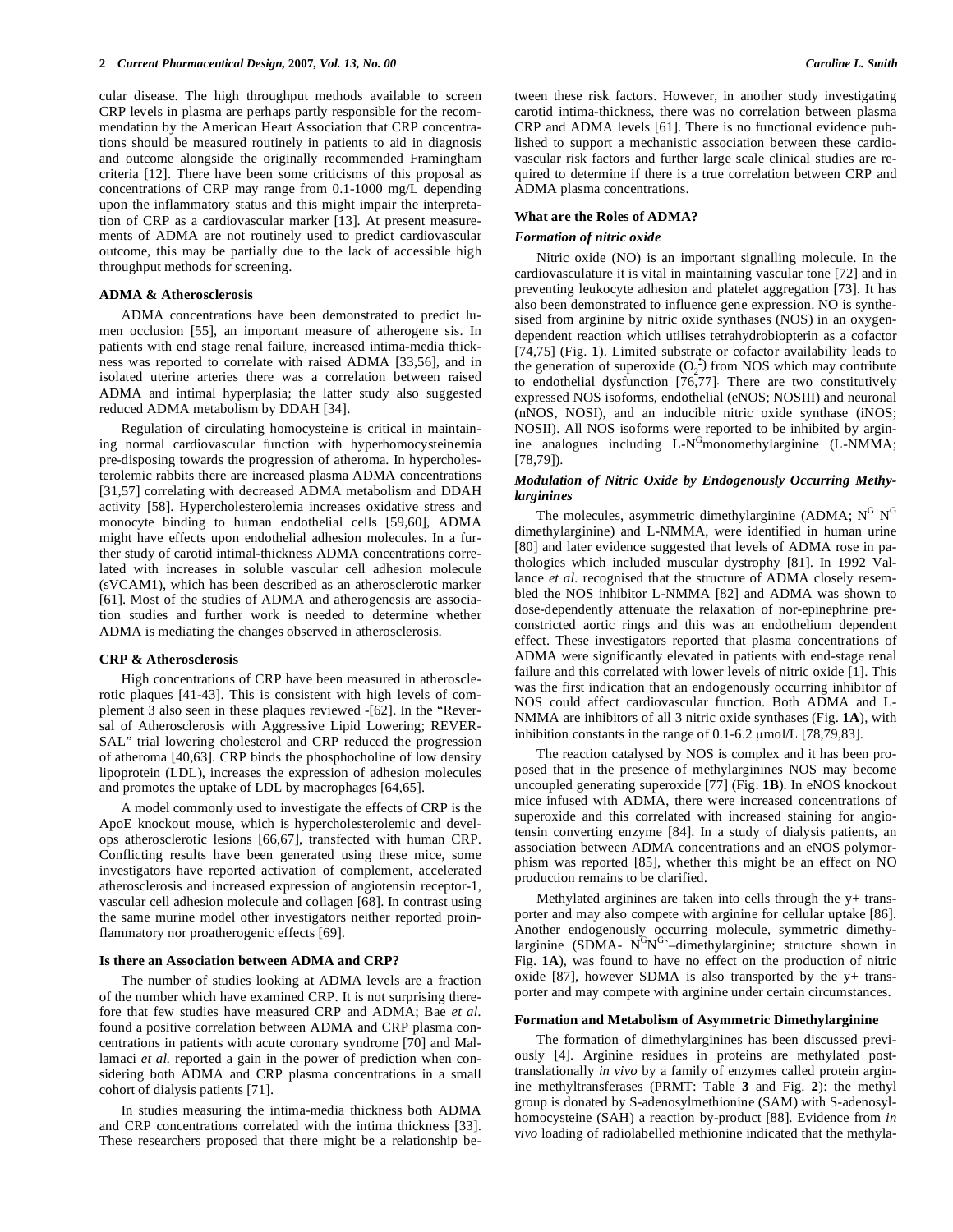

#### **Fig. (1). Asymmetric dimethylarginine (ADMA) inhibits the formation of nitric oxide (NO).**

A). Nitric oxide synthases catalyse the formation of NO from arginine in the presence of NADPH, O<sub>2</sub> and tetrahydrobiopterin (BH4). The structures of substrate arginine and product citrulline are shown with the inhibitor ADMA (N<sup>G</sup>N<sup>G</sup>dimethylarginine). Inset box: structures for the endogenously occurring methylarginines L-N<sup>G</sup>-monomethylarginine (L-NMMA) and N<sup>G</sup>N<sup>G</sup>-dimethylarginine (symmetric dimethylarginine -SDMA); L-NMMA but not SDMA inhibits NOS.

**B).** Putative mechanism for superoxide generation in the presence of ADMA. In the presence of arginine, nitric oxide synthases produce nitric oxide and citrulline (i), when methylarginines are present superoxide may be generated from NOS (ii). (Flavin adenine dinucleotide (FAD); flavin monophosphate (FMN); calmodulin (CAM); haemoglobin (HAEM); reduced nicotinamide adenine dinucleotide phosphate (NADPH); tetrahydrobiopterin (BH<sub>4</sub>); superoxide (O<sub>2</sub><sup>+</sup>); arginine (ARG).

| <b>PRMT Type</b> | <b>Class</b>               | Chromosome | <b>Arginine methylation</b>      | Localisation      | Reference      |
|------------------|----------------------------|------------|----------------------------------|-------------------|----------------|
| Type 1           | PRMT <sub>1</sub><br>19q13 |            | MMA, ADMA                        | <b>Nucleus</b>    | [99, 100]      |
|                  | PRMT3                      | 11p15.1    | MMA, ADMA                        | Cytosol           | [96, 100]      |
|                  | CARM1/PRMT4                | 12p13.32   | MMA, ADMA                        | <b>Nucleus</b>    | $[102]$        |
|                  | PRMT6                      | 1p13.3     | MMA, ADMA                        | <b>Nucleus</b>    | [97]           |
|                  | PRMT8                      | 12p13.3    | MMA, ADMA                        | Membrane bound    | [98]           |
|                  | PRMT <sub>2</sub>          | 21q22.3    | No apparent Arginine methylation | <b>Nucleus</b>    | $[101]$        |
| Type 2           | PRMT5                      | 14q11.2    | MMA, SDMA                        | Cytosol           | [92, 103, 104] |
|                  | PRMT7                      | 16q22.1    | MMA, SDMA, some ADMA             | Nucleus & Cytosol | [93, 94]       |

**Table 3. Summary of Type 1 and Type 2 PRMT isoforms. Chromosomal Localisation, as Published by The Welcome Trust Sanger Centre** 

tion of arginine residues was irreversible and that degradation of the methylated proteins was extremely slow [89,90].

 Currently eight PRMT isoforms have been reported (Table **1**): two of these can symmetrically methylate protein arginine residues [91-94]; five have been reported to asymmetrically methylate arginine residues [95-100]; and one member of the PRMT family has no known ability to methylate arginine [101]. The release of free methylarginines has been reported to occur following hydrolysis and proteolysis.

 Characterisation of the metabolism of ADMA began with observations made in rabbits that concentrations of  $\int_{0}^{14}$ C]labelled L-NMMA and ADMA excreted in urine were significantly lower than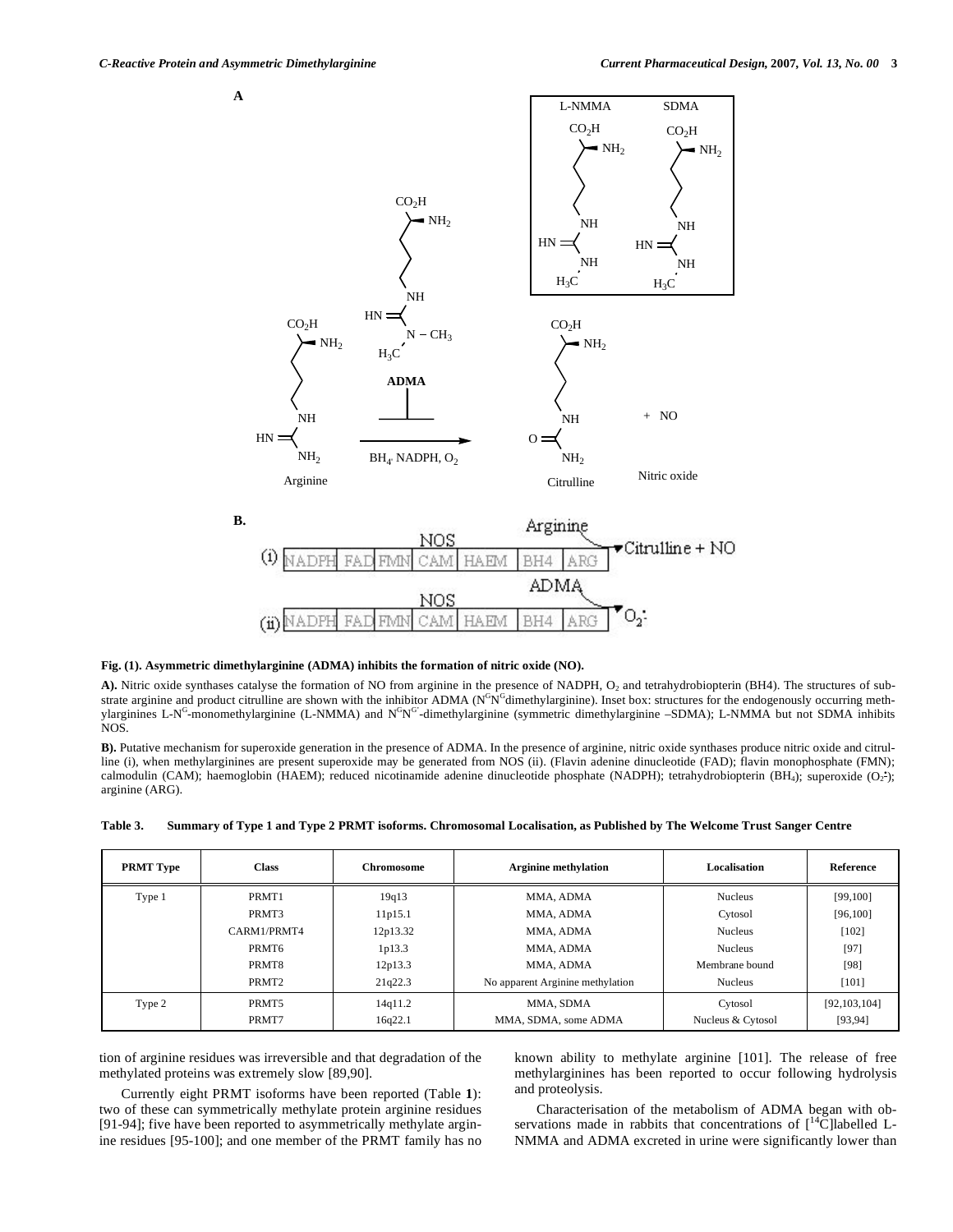

#### **Fig. (2). Formation and metabolism of ADMA.**

Arginine residues on proteins are methylated by PRMTs with S-adenosylmethionine acting as a methyl donor. Free ADMA is released as the protein undergoes hydrolysis and proteolysis. DDAH metabolises ADMA to citrulline and dimethylamine. (Protein arginine methyltransferase (PRMT); Sadenosylhomocysteine (SAH), S-adenosylmethionine (SAM); dimethylarginine dimethylaminohydrolase (DDAH).

those of SDMA [105]. Dimethylarginine dimethylaminohydrolase (DDAH) was found to metabolise L-NMMA and ADMA to form methylamine or dimethylamine respectively and citrulline; DDAH does not metabolise SDMA. (Fig. **2**; [106-107]. DDAH metabolises 250 µmol/L of the 300 µmol/L generated daily, based upon urinary excretion of dimethylamine [108].

 Two isoforms of DDAH have been identified [109]: human DDAHI was mapped to chromosome 1p22 and is more prevalent in the nervous system[110]. DDAHII was mapped to chromosome 6p21.3, close to the MHC region and dot-blot analyses revealed that DDAHII is located in vascularised and immune tissues [110]. Regulation of DDAHII is altered in development [110,111], perhaps reflecting a time when protein turnover and release of methylarginine is high.

# **CRP an Acute Phase Inflammatory Response Protein**

 CRP was described in 1930, after a protein in plasma from patients infected with *Streptococcus pneumoniae* was found to precipitate in the presence of the pneumococcus cell wall protein Cpolysaccharide [112]. The gene encoding CRP has a single intron and has been localised to chromosome 1q21-q23 [113,114]. CRP is an acute phase inflammatory response protein that calciumdependently precipitates in the presence of phosphocholine ligand; which is found in membrane proteins and bacterial polysaccharides [115]. Mutation studies have demonstrated that the Phe66 and Glu81 of CRP are critical for the CRP binding to phosphocholine [116]. CRP also binds to the to the immunoglobulin receptors, FcyRI and FcyRII, and subsequent signalling initiates a response from phagocytes [117,118].

 Aggregated CRP or CRP complexed to ligands have been shown to activate complement (Fig. **3**); [119-122]. CRP activation of the classical complement pathway initiates opsonisation and the phagocytosis of bacteria (for review see [123]). Aggregated CRP has been shown to selectively bind plasma LDL and very low density lipoproteins (vLDL); this has been proposed as a mechanism by which CRP might recognise damaged cell membranes [64]. CRP also binds to degraded low density lipoproteins to activate complement and this property of CRP might be important in atherogenesis [65].

 Aggregated CRP, or multivalent ligands to bound CRP, initiate interactions with C1q enabling activation of the classical complement pathway [120]. CRP may bind to a number of molecules including: chromatin, histones, fibronectin, small nuclear ribonucleotides, laminin and polycations. Chromatin binding to CRP has been suggested as a mechanism to explain how CRP might recognise and scavenge these proteins from damaged cells [124] (Fig. **3**).

 The anti-inflammatory effects of CRP include increasing IL-10, IL-1 receptor antagonist, and lowering the production of IFN $\gamma$  and TNF- $\alpha$  [123]. CRP has been reported to prevent platelet aggregation and this may be through the activation of platelet factors [125]. The extent and persistence of inflammation can be determined by following the plasma concentration of the acute phase CRP. The half life of CRP is a few hours and the CRP levels in serum reflect rapid

changes associated with inflammation. Whether the raised concentrations of CRP seen in cardiovascular disorders are related to prolonged inflammatory responses or not is unclear, whilst myriad clinical studies have reported associations between CRP and cardiovascular disorders, mechanisms to prove or disprove a causal role for CRP in cardiovascular pathologies are poorly characterised.

# *CRP Structure*

 CRP is a pentameric protein with the five 21500 Da subunits arranged in a donut shape (Fig. **3**) and it is a member of the pentaxin family [126]. The structure of CRP has been reviewed in detail elsewhere [123,127].

 Studies have shown that the downstream effects of CRP as a pentamer (native CRP) are different to those of monomeric CRP (mCRP – modified CRP; [128]. The modified monomeric CRP is proinflammatory and is associated with increased release of the inflammatory mediators IL-8, and monocyte chemoattractant protein-1 [129,130]. The effect of mCRP on IL-8 in neutrophils might be coupled to the formation of peroxynitrite [129]. In addition mCRP has been shown to increased ICAM-1 expression in endothelial cells [131]. Recently, in the ApoE knockout mouse, specific differences have been observed between native and modified CRP: with the modified CRP producing smaller plaques than native CRP[132]. These differences were related to the expression of adhesion molecules and the authors of this study have proposed that some varied reports of CRP in atherogenic studies might be due to the differential effects of native and modified CRP [132].

# *Species Variation in CRP Levels*

 Whilst CRP is an evolutionary conserved protein, it is not an acute phase reactant in all mammals: in humans and rabbits CRP concentrations can rapidly rise from 0.1 mg/L to more than 3000 fold following acute phase stimulation. In mice levels are hardly affected by inflammation reaching only 2 mg/L [133] and the Syrian hamster does not have detectable levels of CRP. In rats, however, levels of CRP are constitutively high in serum (300-600 mg/L) rising to 900 mg/L following injury [127]. CRP has also been described in the horseshoe crab and in other cold blooded invertebrates [134].

## **Effects of CRP on Nitric Oxide Production**

 The use of commercially available sources of CRP without purification steps has been criticised [135] and focus has been placed upon the re-interpretation of the effects of CRP upon NO mediated biology. CRP was believed to attenuate NO production and downregulate eNOS expression [136, 137]. However, the levels of eNOS were not found to be altered in a murine transgenic models overexpressing CRP [68]. Clapp *et al.* examined the endothelium specific effects of purified human CRP *in vitro* and *in vivo* and did not find inhibition of NO [138]. In contrast to previous reports these investigators found that CRP potentiated eNOS mediated relaxation and suggested CRP might affect the tetrahydrobiopterin pathway (NOS cofactor – see Fig. **1**).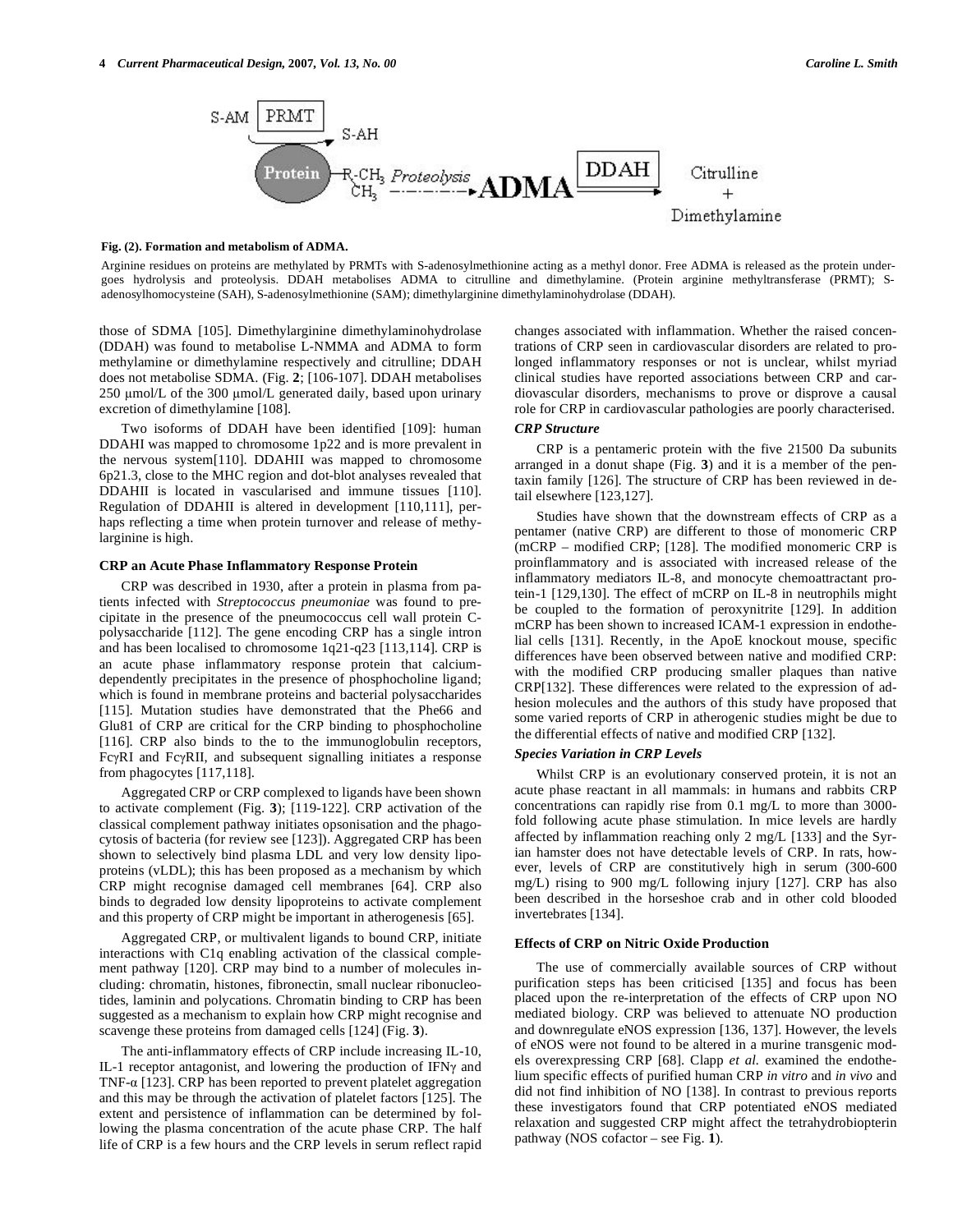

**Fig. (3). Cartoon summarising CRP synthesis and actions as an acute phase protein.** 

CRP expression is co-operatively induced by IL-6 and IL-1ß. The pentameric CRP is transported from hepatocytes and recognises ligands, including phosphocholine, on proteins such as chromatin or low density lipoproteins. Either protein-bound CRP or CRP aggregates activate the complement cascade culminating in opsonisation and phagocytosis.

 CRP reportedly augmented the cytokine activated NO production from iNOS [139]. However, conflicting results were observed in organ bath relaxation experiments using rabbit aortic rings and CRP from various sources, with commercial CRP alone eliciting vasorelaxation of the rings. The investigators controversially proposed that low levels of sodium azide (NaN<sub>3</sub>), used as a preservative in commercial preparations, was responsible for reported vasodilatory effects of CRP [140]. Further experiments looking at vasorelaxation in rat aortic vessels and mesenteric arteries determined that CRP induced relaxation was attributable to sodium azide and purification of CRP to remove preservatives attenuated the vasodilatory effects of CRP [141]. Lafuente *et al.* demonstrated that the inhibitory effect of CRP on IL-I induction of iNOS was mimicked by sodium azide and that purified CRP did not alter iNOS induction [142]. The presence of sodium azide may explain endothelial activation by CRP [143]; also the decreased migration, proliferation, and matrigel tube formation observed in endothelial cells since dialysed commercial CRP elicited no effect but vehicle buffer containing sodium azide had both anti-proliferative and proapoptotic effects [144]. The presence of LPS in commercial CRP has been identified and some pro-inflammatory affects attributed to CRP may be due to this contaminant [145].

 Clearly the interpretation of the effects of CRP on the endothelium and NO production needs to be clarified and caution should be taken when analysing data generated using unpurified commercial preparations of CRP.

# **Regulation of ADMA Metabolism**

 ADMA levels are altered in many cardiovascular conditions and understanding the regulation of ADMA concentrations is important to understand underlying pathologies. In hypercholesterolemia plasma concentrations of ADMA are elevated [32]; oxidation of LDL is associated with hypercholesterolemia and in an *in vitro* model oxidised LDL increased PRMT activity and decreased DDAH activity [58]. A cysteine residue at the active site of DDAH has been proposed to be oxidised by homocysteine, this mechanism might account for lowered DDAH activity in hypercholesterolemia [146]. Erythropoietin therapy to treat anaemia has been reported to cause hypertension in some patients; and DDAH activity has been demonstrated to fall, oxidation of the active site cysteine was proposed to cause this effect [147].

 There is a correlation between insulin resistance and raised ADMA levels [24,148] and glucose has been shown to decrease DDAH and increase ADMA levels [149]. ADMA levels have fallen in hyperglycaemic patients treated with the diabetic drug metformin [150]. In addition treatment with the thiazolindinelione, rosiglitazone, reduced ADMA levels [151] and pioglitazone was shown to reduce ADMA levels by increasing DDAH activity in a rat model [152]. There are PPAR $\gamma$  response elements (binding site for thiazolindineliones) in the DDAHII promoter [153], further studies are required to characterise the role of DDAH in the progression of Type II diabetes.

 Blood flow may exert an affect on DDAH expression, low blood flow in the heart correlated with increased DDAHI expression and shear stress has been reported to alter PRMT activity [158] as well as activating eNOS [159]. Finally, there have been reports that oestrogen replacement reduced plasma concentrations of ADMA [160], oestrogen has been demonstrated to increase DDAH activity and to reduce concentrations of ADMA [155]. Reports of various stimuli on DDAH expression or activity have been summarised in Table **4**, however some of these observations have been made from cursory *in vitro* experiments and more rigorous studies will be needed to elucidate regulatory mechanisms of DDAH.

# *Angiogenesis*

 The pro-angiogenic all-*trans*-Retinoic acid has been shown to increase DDAHII expression and lower ADMA concentrations as well as increasing the DDAHII promoter activity [156]. These effects are possibly mediated by a PPAR/RXR (-927) site identified in the DDAHII promoter [153]. DDAH overexpression increases tube formation in matrigel assays [161] and increases neovascularisation when overexpressed in tumour cells [162]; the angiogenic effects of DDAH may be mediated in part by increased expression of VEGF [161,162]. More recently it has been shown that DDAH overexpression affected the hypoxia of tumours [163]. An overexpressing DDAH transgenic mouse has been described by Cooke *et al.* which has lower blood pressure than controls [164]. Angiogenic studies with these animals have supported the evidence that DDAH overexpression reduces ADMA concentrations and increases angiogenesis [165].

# **Regulation of CRP**

 A major site of CRP synthesis is the liver and CRP is released from hepatocytes into the plasma; CRP is also found in lymphocytes, neurons and monocytes as well as in atherosclerotic plaques. Early studies of the CRP promoter in human hepatocytes revealed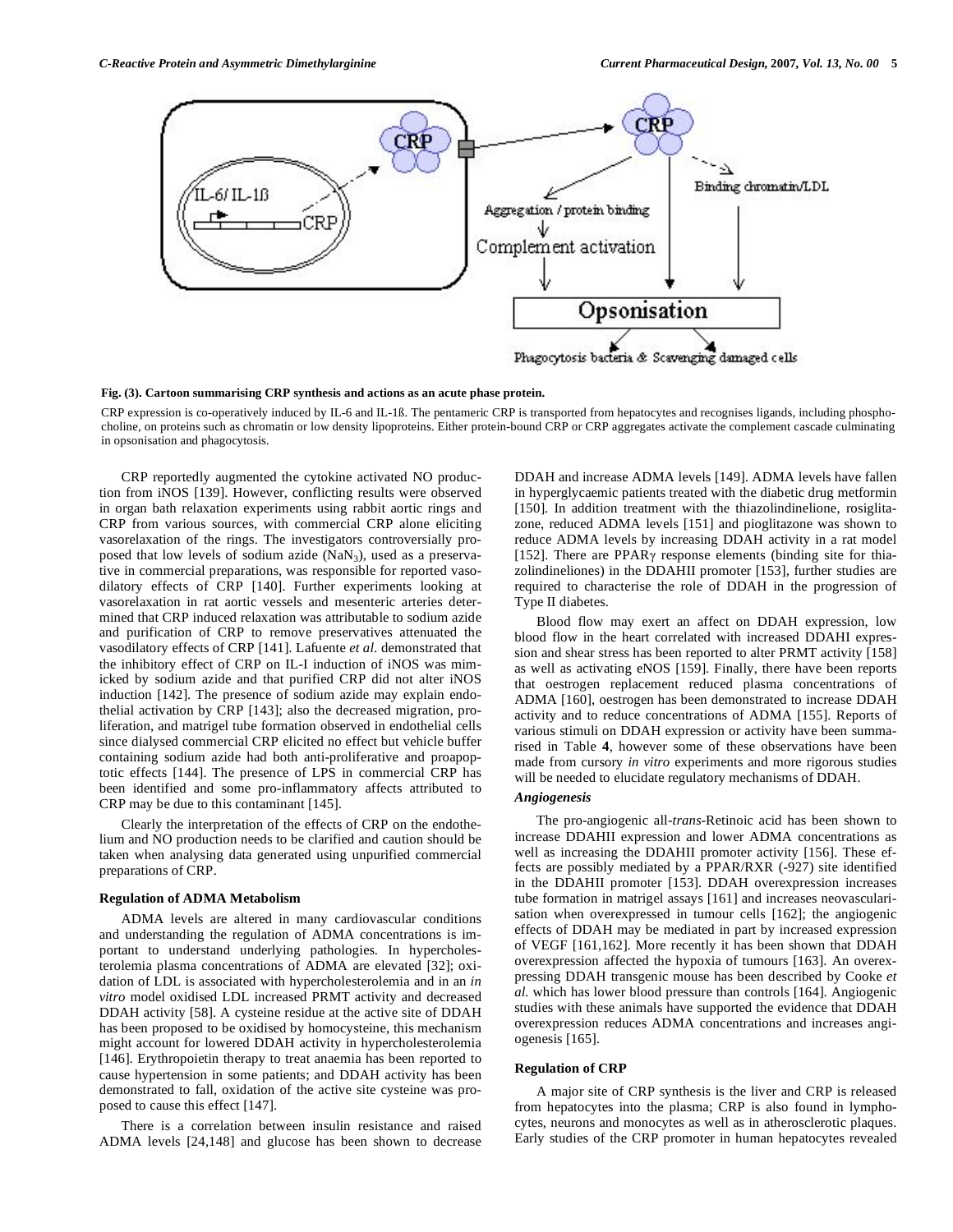| <b>Stimulus</b> | <b>DDAH</b>                     | <b>ADMA</b> | NO. | Reference |
|-----------------|---------------------------------|-------------|-----|-----------|
| TNF- $\alpha$   | $\downarrow$ protein / activity |             |     | $[58]$    |
| Glucose         | $\downarrow$ protein / activity |             |     | [149]     |
| Erythropoietin  | $\downarrow$ activity           |             |     | [147]     |
| IL-1 $\beta$    | ↑ activity                      |             |     | [154]     |
| Oestrogen       | $\uparrow$ activity             |             |     | [155]     |
| Retinoic acid   | ↑ DDAHII mRNA/protein/activity  |             |     | $[156]$   |
| Shear stress    | DDAHI expression                |             |     | [157]     |

**Table 4. Effects of Stimuli Able to Alter DDAH Activity. Where it has been Demonstrated that the Change was Due to a Specific DDAH Isoform, this has be** 

en Identified.

the presence of responsive elements to interleukin 6 (IL-6) and hepatocyte specific nuclear proteins [166,167]. Interleukin 6 (IL-6) is the major regulator of CRP but interleukin-1 $\beta$  (IL-1 $\beta$ ) acts in a co-operative manner to stimulate CRP [168]. IL-6 may be acting through STAT3 and C/EBPß which are in close proximity within the CRP promoter [169]. Variations in basal CRP levels which are seen in the population are proposed to arise from OCT-1 and NFKB activation of CRP [170].

 There is interest in the effects of currently approved therapeutics to modulate CRP concentrations in cardiovascular disorders; statin treatments lower LDL and have also been reported to lower CRP levels  $[40,171,172]$  (for review see  $[171,173]$ ). Anti-TNF- $\alpha$ therapy (Infliximab) has been demonstrated to lower both serum CRP and IL-6 levels in patients with a systemic inflammatory response [174]. Modification of the renin-angiotensin system may also reduce concentrations of both CRP and complement [175].

# **Measuring Levels of ADMA & CRP**

# *ADMA measurement*

 Several methods are available for measuring ADMA in a variety of samples and has been discussed in a previous issue of CPD [4]. Since this publication an ELISA has become available to measure ADMA which is able to differentiate between the asymmetrically labelled and symmetrically labelled methylarginines despite their identical molecular weights [176]. The advantages of this high throughput method are immediately apparent, however, when compared to HPLC, currently recognised as the gold standard for ADMA analysis [82], the reproducibility of the ELISA has been questioned [177].

 HPLC analysis of ADMA involves pre-treatment of the samples using solid phase extraction followed by derivatisation with orthophthaldialdehyde (OPA) reagent [178]. Alternative measurements of ADMA have coupled this OPA derivatisation and HPLC method separation to liquid mass spectrometry and reported values similar to other investigators (0.355  $\pm$  0.066 µM ADMA and 0.46  $\pm$  0.092  $\mu$ M for SDMA)[179].

#### *CRP Measurement*

 The size of CRP has enabled the successful production of antisera and immunoassays are major tools to measure CRP plasma concentrations. Reliable immunoassays to detect CRP were developed as early as 1978. Utilising the fluorescently labelled antibodies, these assays had detection limits as low as  $20 \mu g/L$  [180]. Highthroughput automated radioligand binding assays utilising the pneumococcal C-polysaccharide have also been described with sensitivity as low as  $1 \mu g/L$  [181]. The efficient high-throughput methods available to accurately and sensitively measure CRP perhaps reflect why levels have been so well characterised in disease states.

# **Genetic Influences on the Levels of ADMA and CRP**  *Polymorphisms Observed in Enzymes Regulating ADMA Levels*

 The earliest report about single nucleotide polymorphisms (SNP) in DDAH, identified a functional polymorphism in the DDAHII promoter at -871 (6G>7G) and was found in approximately 1% of the population [153]. Since this time another group have reported on several SNPs in DDAHI and have suggested that SNPs towards the 3' end of DDAHI might be associated with preeclampsia, the high blood pressure observed in the maternal vasculature during pregnancy, although these were not significant with multiple testing criteria [182]. ADMA concentrations have previously been shown to predict the onset of pre-eclampsia [27]. Larger genetic epidemiological studies are needed to reveal whether these DDAH polymorphisms have causal effects on ADMA concentrations. Although there are PRMT SNPs reported in the databases particularly for PRMT3(http://www.ncbi.nlm.nih.gov/SNP/), there are at present no reports about functional polymorphisms in PRMTs and it remains to be seen whether any emerge which might influence ADMA concentrations.

# *Polymorphisms of CRP*

 In contrast to the limited number of studies examining the effects of polymorphisms on ADMA levels, there are numerous reports detailing a correlation between CRP genotype and CRP concentrations. The reported CRP polymorphisms do not seem to elicit an effect upon the CRP amino acid sequence encoded but do affect CRP concentrations. Higher basal concentrations of CRP were described in healthy adults with a +1444 C>T polymorphism in the 3' UTR [183] and carriers of this +1444T polymorphism had higher concentrations of CRP than +1444C individuals following a moderate inflammatory response [184]. In the CARDIA study, several CRP promoter variants were strongly associated with CRP concentrations and these variants were demonstrated to affect promoterreporter function *in vitro* [185]. The effects of genotype on CRP concentrations appear to be independent of other traditional cardiovascular risk factors [185].

 Polymorphisms in the CRP gene which increase the concentrations of CRP have been suggested to predict the occurrence of arterial thrombosis [186]. Functional polymorphisms of the human CRP gene have also shown decreased concentrations of CRP in the circulation and increased risk of developing systemic lupus erythematosus [52-54]. The lower levels of CRP are thought to contribute to a decreased clearance of damaged cell membranes and to enhance production of autoantibodies.

CRP levels are influenced by IL-6 and IL-1 $\beta$  therefore polymorphisms in genes encoding for IL-6 [187] and IL-1 $\beta$  [188] might also influence the levels of CRP. There is conflicting evidence about TNF- $\alpha$  polymorphisms and the effects on plasma CRP concentrations [187,189]. Carriers of a genetic variant in the Toll-like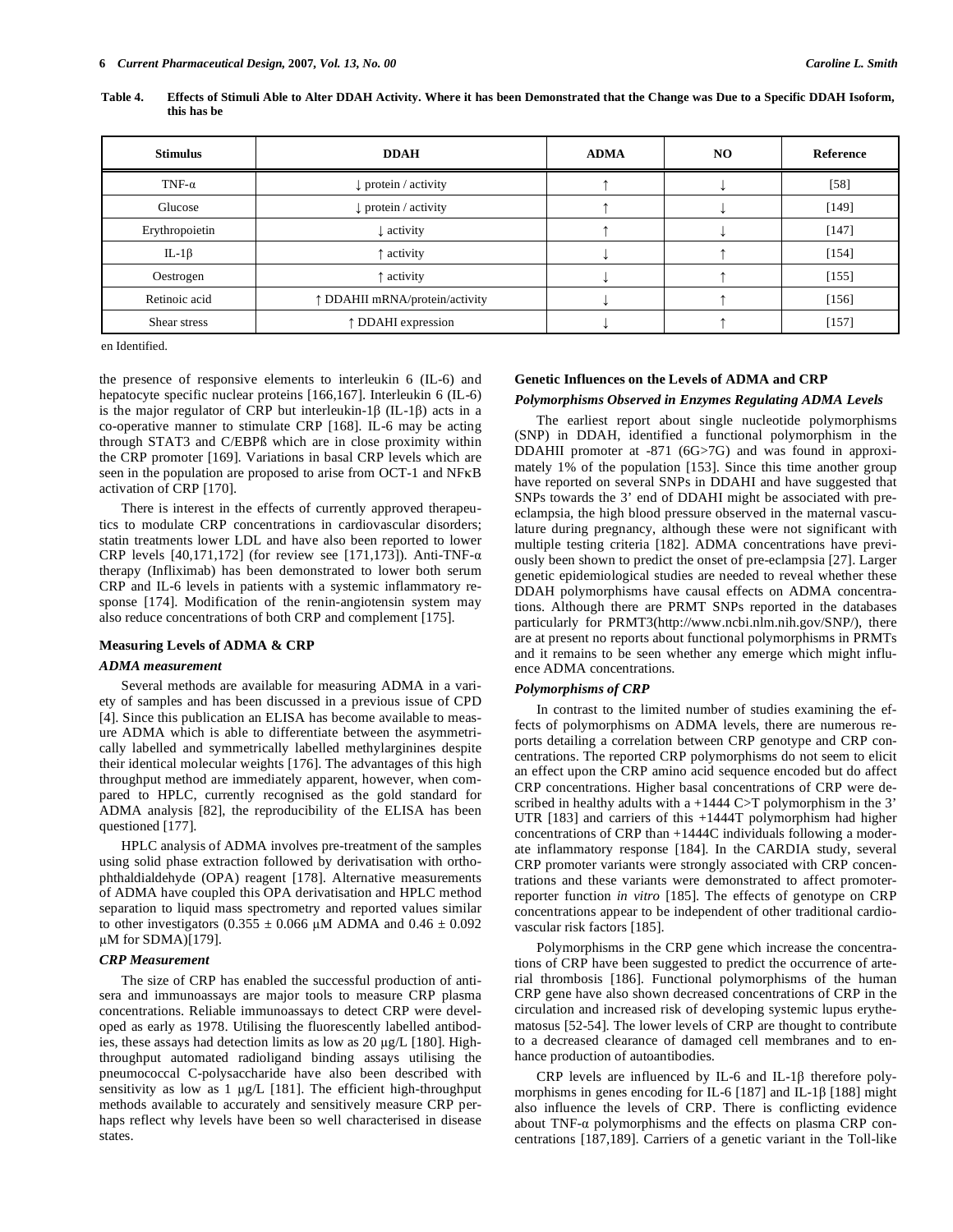# *C-Reactive Protein and Asymmetric Dimethylarginine Current Pharmaceutical Design,* **2007***, Vol. 13, No. 00* **7**

receptor 4 allele (Asp299Gly), associated with an impaired inflammatory response, are reported to have lower CRP concentrations [190]. Further large scale studies are needed to determine whether polymorphisms of genes involved in cytokine signalling elicit significant prolonged effects on CRP plasma concentration.

# *Is ADMA a Marker for Cardiovascular Disorders or is it a Mediator?*

 There is now compelling data that ADMA is a biomarker for the progression of cardiovascular disease and there is some data emerging that ADMA may be functionally important. Concentrations of circulating methylarginines in plasma were not thought to rise to levels which could affect NO synthesis *in vivo*. However, pathophysiological concentrations of ADMA were found to alter the expression of several genes in endothelial cells, including those related to bone morphogenetic proteins and PRMT3 (which is involved in arginine methylation) [191] and pathway mapping of the microarray data suggested that ADMA alter genes involved in cellcycle regulation, cell proliferation, transcriptional regulation and metabolism [191]. In the eNOS knockout mouse, pathophysiological concentrations of ADMA were shown to increase expression of angiotensin-converting enzyme and increase atherosclerotic lesion size [84]. There are also reports that low levels of ADMA might inhibit endothelial progenitor cell mobilization and differentiation [192].

#### *Is CRP a Mediator or Marker for Cardiovascular Disease?*

 Concentrations of CRP in humans escalate several 1000-fold in inflammation, without deleterious effects on the cardiovasculature. Persistently raised concentrations of CRP, above 3 mg/L, however have been independently linked to cardiovascular risk [7,193]. Does CRP contribute to the pathophysiology accompanying cardiovascular disorders or is it an acute marker of the inflammation associated with cardiovascular disease?

 Complement bound to CRP has been measured in infracted regions of the heart [37]. In a model of ischaemic injury, human CRP was observed to activate complement and enhance myocardial damage, this effect was ameliorated by cobra venom factor, which disrupts complement [38]. CRP may also play a role in increasing vascular calcification and has been reported to correlate to the coronary calcification score independently of other risk factors [172].

 The exact mechanisms by which CRP mediates the progression of cardiovascular disorders remain elusive: the long term study of carriers of functional CRP polymorphisms and/ or the development of specific CRP inhibitors are likely to be valuable tools designed to clarify these mechanisms.

# **Potential Therapeutic Modulation of ADMA and CRP**

#### *Targets for Altering ADMA Levels*

 Since the bioeffects of ADMA are assumed to be altering NOS activity and nitric oxide bioavailability, arginine supplementation was predicted to overcome ADMA inhibition. There have been mixed results using arginine supplementation to improve endothelial dysfunction associated with chronic renal failure [194,195].

 At the present time the formation of ADMA has not been comprehensively characterised and therefore targeting the metabolism of methylarginines appears to be the better route for altering concentrations of ADMA. Until recently the characterisation of DDAH had been limited by the availability of specific inhibitors. A panel of new inhibitors have been described which were based upon the original 4124W structure described by MacAllister [196] with IC50s approaching 20 µmol/L and no effect on NOS activity [197]. As a therapeutic target these inhibitors also demonstrated that ADMA concentrations could be raised both *in vitro* and *in vivo* [197]. Other potential DDAH inhibitors include chloroacetamidine [198] and S-nitroso-L-homocysteine [199], however, these inhibitors have not yet been demonstrated to elicit a rise in ADMA concentrations in *in vivo* models.

# *Targets for Altering CRP Concentrations*

 Whilst CRP concentrations are predictive of outcome for patients with myocardial infarction and angina [7,11], there is still disagreement about whether CRP has a causal role in pathology; particularly that associated with the progression of atheroma. The development of specific CRP inhibitors would benefit investigators in elucidating a role for CRP. Although there is evidence that CRP levels are lowered following treatment with statins [40,63,130, 171,172] specific CRP inhibitors are needed. Potential targets might include CRP transport through  $Fc\gamma RI$  and  $Fc\gamma RI$  receptors [117, 118].

# **CONCLUSION**

 CRP is an established marker for cardiovascular disease; however despite the numerous association studies which have characterised the circulating concentrations of CRP, evidence is still lacking which proves a mechanistic role for CRP. Further geneticepidemiological studies characterising functional CRP variants and the development of specific CRP inhibitors will help to either acquit CRP as a causal agent in cardiovascular pathology or to elucidate its pathophysiological role.

 ADMA concentrations are also altered in numerous cardiovascular disorders but before it can reach the prominence of CRP, as a biomarker to diagnose cardiovascular events; more efficient screening methods are needed. The utilisation of inhibitors to disrupt ADMA metabolism and further studies of DDAH transgenic animals are needed to provide valuable evidence about the potential involvement of this pathway in the pathogenesis of cardiovascular complications.

# **ACKNOWLEDGEMENTS**

 I would like to thank Dr Joanne Murray and Stephen Reed for their assistance with editing this manuscript.

# **REFERENCES**

- [1] Vallance P, Leone A, Calver A, Collier J, Moncada S: Accumulation of an endogenous inhibitor of nitric oxide synthesis in chronic renal failure. Lancet 1992; 339: 572-575.
- [2] Valkonen VP, Paiva H, Salonen JT, Lakka TA, Lehtimaki T, Laakso J*, et al.* Risk of acute coronary events and serum concentration of asymmetrical dimethylarginine. Lancet 2001; 358: 2127-2128.
- [3] Zoccali C, Bode-Boger S, Mallamaci F, Benedetto F, Tripepi G, Malatino L*, et al.* Plasma concentration of asymmetrical dimethylarginine and mortality in patients with end-stage renal disease: a prospective study. Lancet 2001; 358: 2113-2117.
- [4] Smith CL, Vallance P: Cardiovascular tests: use & limits of biochemical markers - therapeutic measurements of ADMA involved in cardiovascular disorders. Curr Pharm Des 2005; 11: 2177-2185.
- [5] de Beer FC, Hind CR, Fox KM, Allan RM, Maseri A, Pepys MB: Measurement of serum C-reactive protein concentration in myocardial ischaemia and infarction. Br Heart J 1982; 47: 239-243.
- [6] Liuzzo G, Biasucci LM, Gallimore JR, Grillo RL, Rebuzzi AG, Pepys MB*, et al.* The prognostic value of C-reactive protein and serum amyloid a protein in severe unstable angina. N Engl J Med 1994; 331: 417-424.
- [7] Haverkate F, Thompson SG, Pyke SD, Gallimore JR, Pepys MB: Production of C-reactive protein and risk of coronary events in stable and unstable angina. European Concerted Action on Thrombosis and Disabilities Angina Pectoris Study Group. Lancet 1997; 349: 462-466.
- [8] Ridker PM, Hennekens CH, Buring JE, Rifai N: C-reactive protein and other markers of inflammation in the prediction of cardiovascular disease in women. N Engl J Med 2000; 342: 836-843.
- [9] Biasucci LM, Liuzzo G, Grillo RL, Caligiuri G, Rebuzzi AG, Buffon A*, et al.*Elevated levels of C-reactive protein at discharge in patients with unstable angina predict recurrent instability. Circulation 1999; 99: 855-860.
- [10] Danesh J, Whincup P, Walker M, Lennon L, Thomson A, Appleby P*, et al.* Low grade inflammation and coronary heart disease: prospective study and updated meta-analyses. Bmj 2000; 321: 199-204.
- [11] Danesh J, Wheeler JG, Hirschfield GM, Eda S, Eiriksdottir G, Rumley A*, et al.*C-reactive protein and other circulating markers of inflammation in the prediction of coronary heart disease. N Engl J Med 2004; 350: 1387-1397.
- [12] Pearson TA, Mensah GA, Alexander W, Anderson JL, Cannon RO, Criqui M*, et al.* Markers of Inflammation and Cardiovascular Disease: Application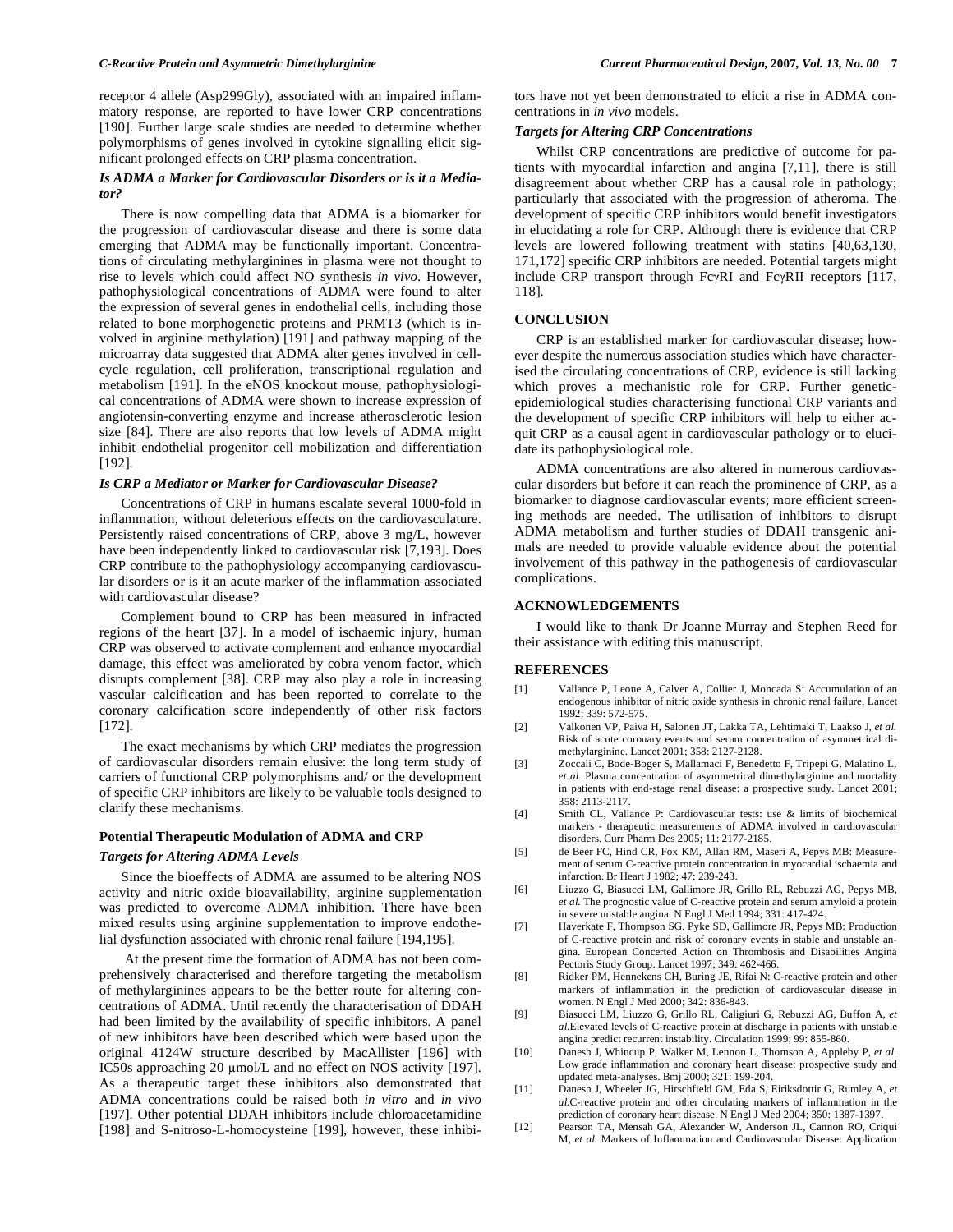# **8** *Current Pharmaceutical Design,* **2007***, Vol. 13, No. 00 Caroline L. Smith*

to Clinical and Public Health Practice: A Statement for Healthcare Professionals From the Centers for Disease Control and Prevention and the American Heart Association. Circulation, 2003; 107: 499 - 511.

- [13] Levinson SS, Miller JJ, Elin RJ: Poor predictive value of high-sensitivity Creactive protein indicates need for reassessment. Clin Chem 2004; 50: 1733- 1735.
- [14] Matsuoka H, Itoh S, Kimoto M, Kohno K, Tamai O, Wada Y*, et al.* Asymmetrical dimethylarginine, an endogenous nitric oxide synthase inhibitor, in experimental hypertension. Hypertension 1997; 29: 242-247.
- [15] Surdacki A, Nowicki M, Sandmann J, Tsikas D, Boeger RH, Bode-Boeger SM*, et al.*Reduced urinary excretion of nitric oxide metabolites and increased plasma levels of asymmetric dimethylarginine in men with essential hypertension. J Cardiovasc Pharmacol 1999; 33: 652-658.
- [16] Wanby P, Teerlink T, Brudin L, Brattstrom L, Nilsson I, Palmqvist P*, et al.* Asymmetric dimethylarginine (ADMA) as a risk marker for stroke and TIA in a Swedish population. Atherosclerosis 2005.
- [17] Yoo JH, Lee SC: Elevated levels of plasma homocyst(e)ine and asymmetric dimethylarginine in elderly patients with stroke. Atherosclerosis 2001; 158: 425-430.
- [18] Kielstein JT, Bode-Boger SM, Hesse G, Martens-Lobenhoffer J, Takacs A, Fliser D*, et al.* Asymmetrical dimethylarginine in idiopathic pulmonary arterial hypertension. Arterioscler Thromb Vasc Biol 2005; 25: 1414-1418.
- [19] Pullamsetti S, Kiss L, Ghofrani HA, Voswinckel R, Haredza P, Klepetko W*, et al.* Increased levels and reduced catabolism of asymmetric and symmetric dimethylarginines in pulmonary hypertension. Faseb J 2005; 19: 1175-1177.
- [20] Gorenflo M, Zheng C, Werle E, Fiehn W, Ulmer HE: Plasma levels of asymmetrical dimethyl-L-arginine in patients with congenital heart disease and pulmonary hypertension. J Cardiovasc Pharmacol 2001; 37: 489-492.
- [21] Zoccali C, Mallamaci F, Maas R, Benedetto FA, Tripepi G, Malatino LS*, et al.* Left ventricular hypertrophy, cardiac remodeling and asymmetric dimethylarginine (ADMA) in hemodialysis patients. Kidney Int 2002; 62: 339-345.
- [22] Achan V, Broadhead M, Malaki M, Whitley G, Leiper J, MacAllister R*, et al.* Asymmetric dimethylarginine causes hypertension and cardiac dysfunction in humans and is actively metabolized by dimethylarginine dimethylaminohydrolase. Arterioscler Thromb Vasc Biol 2003; 23: 1455-1459.
- [23] Chan NN, Chan JC: Asymmetric dimethylarginine (ADMA): a potential link between endothelial dysfunction and cardiovascular diseases in insulin resistance syndrome? Diabetologia 2002; 45: 1609-1616.
- [24] Mittermayer F, Mayer BX, Meyer A, Winzer C, Pacini G, Wagner OF*, et al.* Circulating concentrations of asymmetrical dimethyl-L-arginine are increased in women with previous gestational diabetes. Diabetologia 2002; 45: 1372-1378.
- [25] Fard A, Tuck CH, Donis JA, Sciacca R, Di Tullio MR, Wu HD*, et al.* Acute elevations of plasma asymmetric dimethylarginine and impaired endothelial function in response to a high-fat meal in patients with type 2 diabetes. Arterioscler Thromb Vasc Biol 2000; 20: 2039-2044.
- [26] Maas R, Boger RH, Schwedhelm E, Casas JP, Lopez-Jaramillo P, Serrano N*, et al.* Plasma concentrations of asymmetric dimethylarginine (ADMA) in Colombian women with pre-eclampsia. Jama 2004; 291: 823-824.
- [27] Savvidou MD, Hingorani AD, Tsikas D, Frolich JC, Vallance P, Nicolaides KH: Endothelial dysfunction and raised plasma concentrations of asymmetric dimethylarginine in pregnant women who subsequently develop preeclampsia. Lancet 2003; 361: 1511-1517.
- [28] Usui M, Matsuoka H, Miyazaki H, Ueda S, Okuda S, Imaizumi T: Increased endogenous nitric oxide synthase inhibitor in patients with congestive heart failure. Life Sci 1998; 62: 2425-2430.
- [29] Duan J, Murohara T, Ikeda H, Katoh A, Shintani S, Sasaki K*, et al.* Hypercholesterolemia inhibits angiogenesis in response to hindlimb ischemia: nitric oxide-dependent mechanism. Circulation 2000; 102: III370-376.
- [30] Masuda H, Tsujii T, Okuno T, Kihara K, Goto M, Azuma H: Accumulated endogenous NOS inhibitors, decreased NOS activity, and impaired cavernosal relaxation with ischemia. Am J Physiol Regul Integr Comp Physiol 2002; 282: R1730-1738.
- [31] Boger RH, Bode-Boger SM, Brandes RP, Phivthong-ngam L, Bohme M, Nafe R*, et al.* Dietary L-arginine reduces the progression of atherosclerosis in cholesterol-fed rabbits: comparison with lovastatin. Circulation 1997; 96: 1282-1290.
- [32] Boger RH, Bode-Boger SM, Szuba A, Tsao PS, Chan JR, Tangphao O*, et al.* Asymmetric dimethylarginine (ADMA): a novel risk factor for endothelial dysfunction: its role in hypercholesterolemia. Circulation 1998; 98: 1842- 1847.
- [33] Zoccali C, Benedetto FA, Maas R, Mallamaci F, Tripepi G, Malatino LS*, et al.* Asymmetric dimethylarginine, C-reactive protein, and carotid intimamedia thickness in end-stage renal disease. J Am Soc Nephrol 2002; 13: 490- 496.
- [34] Loyaga-Rendon RY, Sakamoto S, Beppu M, Aso T, Ishizaka M, Takahashi R*, et al.* Accumulated endogenous nitric oxide synthase inhibitors, enhanced arginase activity, attenuated dimethylarginine dimethylaminohydrolase activity and intimal hyperplasia in premenopausal human uterine arteries. Atherosclerosis 2005; 178: 231-239.
- [35] Selley ML: Increased concentrations of homocysteine and asymmetric dimethylarginine and decreased concentrations of nitric oxide in the plasma of patients with Alzheimer's disease. Neurobiol Aging 2003; 24: 903-907.
- [36] Abe T, Tohgi H, Murata T, Isobe C, Sato C: Reduction in asymmetrical dimethylarginine, an endogenous nitric oxide synthase inhibitor, in the cere-

brospinal fluid during aging and in patients with Alzheimer's disease. Neurosci Lett 2001; 312: 177-179.

- [37] Lagrand WK, Niessen HW, Wolbink GJ, Jaspars LH, Visser CA, Verheugt FW*, et al.* C-reactive protein colocalizes with complement in human hearts during acute myocardial infarction. Circulation 1997; 95: 97-103.
- [38] Griselli M, Herbert J, Hutchinson WL, Taylor KM, Sohail M, Krausz T*, et al.* C-reactive protein and complement are important mediators of tissue damage in acute myocardial infarction. J Exp Med 1999; 190: 1733-1740.
- [39] Koenig W, Sund M, Frohlich M, Fischer HG, Lowel H, Doring A*, et al.* C-Reactive protein, a sensitive marker of inflammation, predicts future risk of coronary heart disease in initially healthy middle-aged men: results from the MONICA (Monitoring Trends and Determinants in Cardiovascular Disease) Augsburg Cohort Study, 1984 to 1992. Circulation 1999; 99: 237-242.
- [40] Nissen SE: Effect of intensive lipid lowering on progression of coronary atherosclerosis: evidence for an early benefit from the Reversal of Atherosclerosis with Aggressive Lipid Lowering (REVERSAL) trial. Am J Cardiol 2005; 96: 61F-68F.
- [41] Reynolds GD, Vance RP: C-reactive protein immunohistochemical localization in normal and atherosclerotic human aortas. Arch Pathol Lab Med 1987; 111: 265-269.
- [42] Rowe IF, Walker LN, Bowyer DE, Soutar AK, Smith LC, Pepys MB: Immunohistochemical studies of C-reactive protein and apolipoprotein B in inflammatory and arterial lesions. J Pathol 1985; 145: 241-249.
- [43] van der Meer IM, de Maat MP, Bots ML, Breteler MM, Meijer J, Kiliaan AJ*, et al.* Inflammatory mediators and cell adhesion molecules as indicators of severity of atherosclerosis: the Rotterdam Study. Arterioscler Thromb Vasc Biol 2002; 22: 838-842.
- [44] Chambers JC, Eda S, Bassett P, Karim Y, Thompson SG, Gallimore JR*, et al.* C-reactive protein, insulin resistance, central obesity, and coronary heart disease risk in Indian Asians from the United Kingdom compared with European whites. Circulation 2001; 104: 145-150.
- [45] Greenfield JR, Samaras K, Jenkins AB, Kelly PJ, Spector TD, Gallimore JR*, et al.* Obesity is an important determinant of baseline serum C-reactive protein concentration in monozygotic twins, independent of genetic influences. Circulation 2004; 109: 3022-3028.
- [46] Devlin J, Gough A, Huissoon A, Perkins P, Holder R, Reece R*, et al.* The acute phase and function in early rheumatoid arthritis. C-reactive protein levels correlate with functional outcome. J Rheumatol 1997; 24: 9-13.
- [47] Mallya RK, de Beer FC, Berry H, Hamilton ED, Mace BE, Pepys MB: Correlation of clinical parameters of disease activity in rheumatoid arthritis with serum concentration of C-reactive protein and erythrocyte sedimentation rate. J Rheumatol 1982; 9: 224-228.
- [48] Mallya RK, Hind CR, Berry H, Pepys MB: Serum C-reactive protein in polymyalgia rheumatica. A prospective serial study. Arthritis Rheum 1985; 28: 383-387.
- [49] Mallya RK, Young BJ, Pepys MB, Hamblin TJ, Mace BE, Hamilton EB: Anti-keratin antibodies in rheumatoid arthritis: frequency and correlation with other features of the disease. Clin Exp Immunol 1983; 51: 17-20.
- [50] Spector TD, Hart DJ, Nandra D, Doyle DV, Mackillop N, Gallimore JR*, et al.* Low-level increases in serum C-reactive protein are present in early osteoarthritis of the knee and predict progressive disease. Arthritis Rheum 1997; 40: 723-727.
- [51] van Leeuwen MA, van Rijswijk MH, Sluiter WJ, van Riel PL, Kuper IH, van de Putte LB*, et al.* Individual relationship between progression of radiological damage and the acute phase response in early rheumatoid arthritis. Towards development of a decision support system. J Rheumatol 1997; 24: 20- 27.
- [52] Szalai AJ, Alarcon GS, Calvo-Alen J, Toloza SM, McCrory MA, Edberg JC*, et al.* Systemic lupus erythematosus in a multiethnic US Cohort (LUMINA). XXX: association between C-reactive protein (CRP) gene polymorphisms and vascular events. Rheumatology (Oxford) 2005; 44: 864-868.
- [53] Szalai AJ, McCrory MA, Cooper GS, Wu J, Kimberly RP: Association between baseline levels of C-reactive protein (CRP) and a dinucleotide repeat polymorphism in the intron of the CRP gene. Genes Immun 2002; 3: 14- 19.
- [54] Russell AI, Cunninghame Graham DS, Shepherd C, Roberton CA, Whittaker J, Meeks J*, et al.* Polymorphism at the C-reactive protein locus influences gene expression and predisposes to systemic lupus erythematosus. Hum Mol Genet 2004; 13: 137-147.
- [55] Miyazaki H, Matsuoka H, Cooke JP, Usui M, Ueda S, Okuda S*, et al.* [Endogenous nitric oxide synthase inhibitor: a novel marker of atherosclerosis]. J Cardiol 1999; 33: 105-106.
- [56] Zoccali C: Endothelial damage, asymmetric dimethylarginine and cardiovascular risk in end-stage renal disease. Blood Purif 2002; 20: 469-472.
- [57] Bode-Boger SM, Boger RH, Kienke S, Junker W, Frolich JC: Elevated Larginine/dimethylarginine ratio contributes to enhanced systemic NO production by dietary L-arginine in hypercholesterolemic rabbits. Biochem Biophys Res Commun 1996; 219: 598-603.
- [58] Ito A, Tsao PS, Adimoolam S, Kimoto M, Ogawa T, Cooke JP: Novel mechanism for endothelial dysfunction: dysregulation of dimethylarginine dimethylaminohydrolase. Circulation 1999; 99: 3092-3095.
- [59] Boger RH, Bode-Boger SM, Tsao PS, Lin PS, Chan JR, Cooke JP: An endogenous inhibitor of nitric oxide synthase regulates endothelial adhesiveness for monocytes. J Am Coll Cardiol 2000; 36: 2287-2295.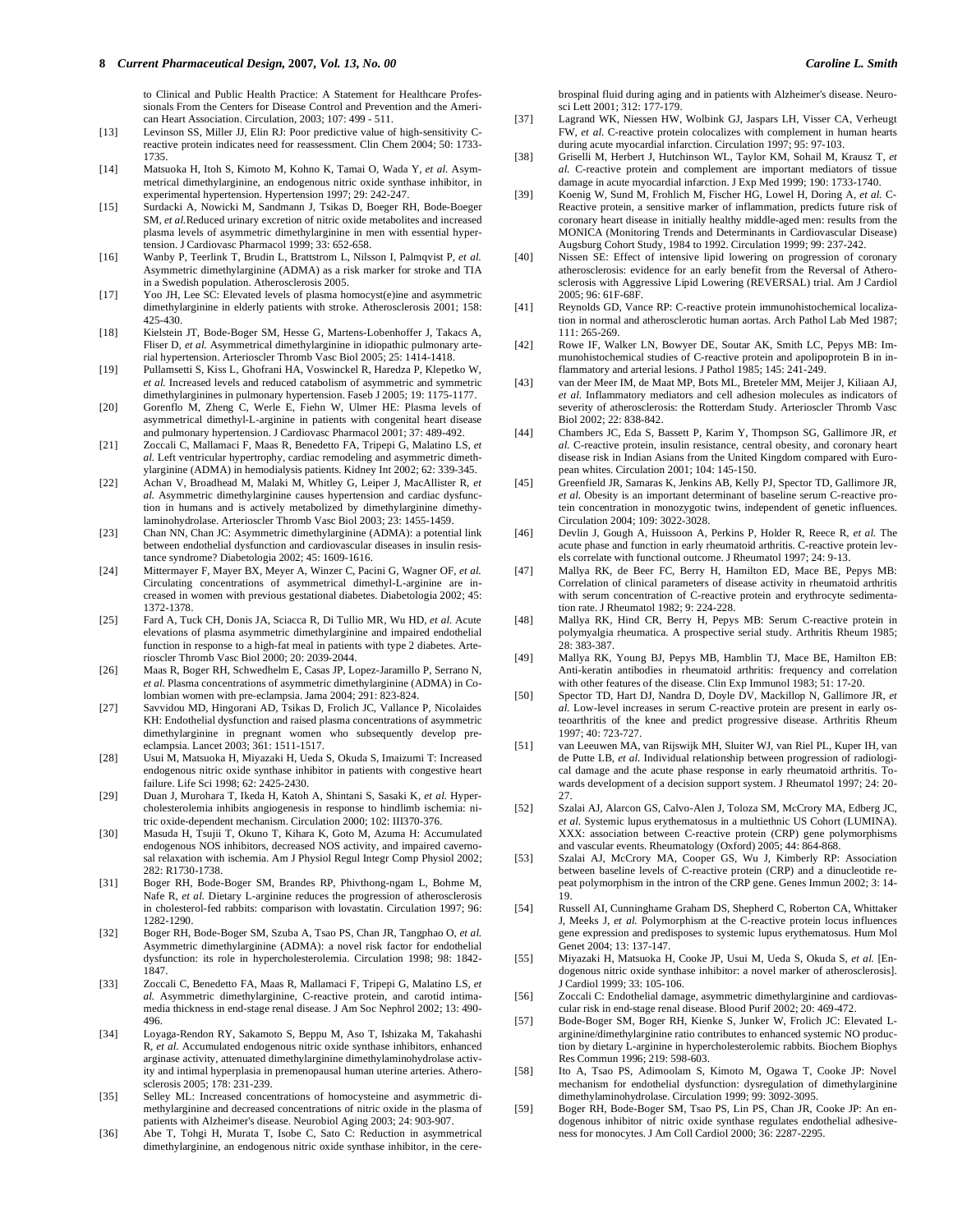- [60] Chan JR, Boger RH, Bode-Boger SM, Tangphao O, Tsao PS, Blaschke TF*, et al.* Asymmetric dimethylarginine increases mononuclear cell adhesiveness in hypercholesterolemic humans. Arterioscler Thromb Vasc Biol 2000; 20: 1040-1046.
- [61] Nanayakkara PW, Teerlink T, Stehouwer CD, Allajar D, Spijkerman A, Schalkwijk C*, et al.* Plasma asymmetric dimethylarginine (ADMA) concentration is independently associated with carotid intima-media thickness and plasma soluble vascular cell adhesion molecule-1 (sVCAM-1) concentration in patients with mild-to-moderate renal failure. Kidney Int 2005; 68: 2230- 2236.
- [62] Hirschfield GM, Pepys MB: C-reactive protein and cardiovascular disease: new insights from an old molecule. Qjm 2003; 96: 793-807.
- [63] Nissen SE, Tuzcu EM, Schoenhagen P, Crowe T, Sasiela WJ, Tsai J*, et al.* Statin therapy, LDL cholesterol, C-reactive protein, and coronary artery disease. N Engl J Med 2005; 352: 29-38.
- [64] de Beer FC, Soutar AK, Baltz ML, Trayner IM, Feinstein A, Pepys MB: Low density lipoprotein and very low density lipoprotein are selectively bound by aggregated C-reactive protein. J Exp Med 1982; 156: 230-242.
- [65] Bhakdi S, Torzewski M, Klouche M, Hemmes M: Complement and atherogenesis: binding of CRP to degraded, nonoxidized LDL enhances complement activation. Arterioscler Thromb Vasc Biol 1999; 19: 2348-2354.
- [66] Zhang SH, Reddick RL, Piedrahita JA, Maeda N: Spontaneous hypercholesterolemia and arterial lesions in mice lacking apolipoprotein E. Science 1992; 258: 468-471.
- [67] Plump AS, Smith JD, Hayek T, Aalto-Setala K, Walsh A, Verstuyft JG*, et al.* Severe hypercholesterolemia and atherosclerosis in apolipoprotein Edeficient mice created by homologous recombination in ES cells. Cell 1992; 71: 343-353.
- [68] Paul A, Ko KW, Li L, Yechoor V, McCrory MA, Szalai AJ*, et al.* C-reactive protein accelerates the progression of atherosclerosis in apolipoprotein Edeficient mice. Circulation 2004; 109: 647-655.
- [69] Hirschfield GM, Gallimore JR, Kahan MC, Hutchinson WL, Sabin CA, Benson GM*, et al.* Transgenic human C-reactive protein is not proatherogenic in apolipoprotein E-deficient mice. Proc Natl Acad Sci U S A 2005; 102: 8309-8314.
- [70] Bae SW, Stuhlinger MC, Yoo HS, Yu KH, Park HK, Choi BY*, et al.* Plasma asymmetric dimethylarginine concentrations in newly diagnosed patients with acute myocardial infarction or unstable angina pectoris during two weeks of medical treatment. Am J Cardiol 2005; 95: 729-733.
- [71] Mallamaci F, Tripepi G, Cutrupi S, Malatino LS, Zoccali C: Prognostic value of combined use of biomarkers of inflammation, endothelial dysfunction, and myocardiopathy in patients with ESRD. Kidney Int 2005; 67: 2330-2337.
- [72] Rees DD, Palmer RM, Moncada S: Role of endothelium-derived nitric oxide in the regulation of blood pressure. Proc Natl Acad Sci U S A 1989; 86: 3375-3378.
- [73] Alheid U, Frolich JC, Forstermann U: Endothelium-derived relaxing factor from cultured human endothelial cells inhibits aggregation of human platelets. Thromb Res 1987; 47: 561-571.
- [74] Pollock JS, Forstermann U, Mitchell JA, Warner TD, Schmidt HH, Nakane M*, et al.* Purification and characterization of particulate endothelium-derived relaxing factor synthase from cultured and native bovine aortic endothelial cells. Proc Natl Acad Sci U S A 1991; 88: 10480-10484.
- [75] Gross SS, Levi R: Tetrahydrobiopterin synthesis. An absolute requirement for cytokine-induced nitric oxide generation by vascular smooth muscle. J Biol Chem 1992; 267: 25722-25729.
- [76] Vasquez-Vivar J, Hogg N, Martasek P, Karoui H, Pritchard KA, Jr., Kalyanaraman B: Tetrahydrobiopterin-dependent inhibition of superoxide generation from neuronal nitric oxide synthase. J Biol Chem 1999; 274: 26736- 26742.
- [77] Pou S, Keaton L, Surichamorn W, Rosen GM: Mechanism of superoxide generation by neuronal nitric-oxide synthase. J Biol Chem 1999; 274: 9573- 9580.
- [78] Gross SS, Stuehr DJ, Aisaka K, Jaffe EA, Levi R, Griffith OW: Macrophage and endothelial cell nitric oxide synthesis: cell-type selective inhibition by NG-aminoarginine, NG-nitroarginine and NG-methylarginine. Biochem Biophys Res Commun 1990; 170: 96-103.
- [79] Rees DD, Palmer RM, Schulz R, Hodson HF, Moncada S: Characterization of three inhibitors of endothelial nitric oxide synthase in vitro and in vivo. Br J Pharmacol 1990; 101: 746-752.
- [80] Reporterer M, Corbin JL: N G,N G,-dimethylarginine in myosin during muscle development. Biochem Biophys Res Commun 1971; 43: 644-650.
- [81] Lou MF: Human muscular dystrophy: elevation of urinary dimethylarginines. Science 1979; 203: 668-670.
- [82] Vallance P, Leone A, Calver A, Collier J, Moncada S: Endogenous dimethylarginine as an inhibitor of nitric oxide synthesis. J Cardiovasc Pharmacol 1992; 20 Suppl 12: S60-62.
- [83] Olken NM, Rusche KM, Richards MK, Marletta MA: Inactivation of macrophage nitric oxide synthase activity by NG-methyl-L-arginine. Biochem Biophys Res Commun 1991; 177: 828-833.
- [84] Suda O, Tsutsui M, Morishita T, Tasaki H, Ueno S, Nakata S*, et al.* Asymmetric dimethylarginine produces vascular lesions in endothelial nitric oxide synthase-deficient mice: involvement of renin-angiotensin system and oxidative stress. Arterioscler Thromb Vasc Biol 2004; 24: 1682-1688.
- [85] Testa A, Spoto B, Tripepi G, Mallamaci F, Malatino L, Fatuzzo P*, et al.* The GLU298ASP variant of nitric oxide synthase interacts with asymmetric di-

methyl arginine in determining cardiovascular mortality in patients with endstage renal disease. J Hypertens 2005; 23: 1825-1830.

- [86] Schmidt K, Klatt P, Mayer B: Uptake of nitric oxide synthase inhibitors by macrophage RAW 264.7 cells. Biochem J 1994; 301 (Pt 2): 313-316. [87] MacAllister RJ, Whitley GS, Vallance P: Effects of guanidino and uremic
- compounds on nitric oxide pathways. Kidney Int 1994; 45: 737-742.
- [88] Casellas P, Jeanteur P: Protein methylation in animal cells. I. Purification and properties of S-adenosyl-L-methionine: protein (arginine) Nmethyltransferase from Krebs II ascites cells. Biochim Biophys Acta 1978; 519: 243-254.
- [89] Miyake M, Kakimoto Y: Synthesis and degradation of methylated proteins of mouse organs: correlation with protein synthesis and degradation. Metabolism 1976; 25: 885-896.
- [90] Small DH, Carnegie PR: In vivo methylation of an arginine in chicken myelin basic protein. J Neurochem 1982; 38: 184-190.
- [91] Branscombe TL, Frankel A, Lee JH, Cook JR, Yang Z, Pestka S*, et al.* PRMT5 (Janus kinase-binding protein 1) catalyzes the formation of symmetric dimethylarginine residues in proteins. J Biol Chem 2001; 276: 32971- 32976.
- [92] Rho J, Choi S, Seong YR, Cho WK, Kim SH, Im DS: Prmt5, which forms distinct homo-oligomers, is a member of the protein-arginine methyltransferase family. J Biol Chem 2001; 276: 11393-11401.
- [93] Miranda TB, Miranda M, Frankel A, Clarke S: PRMT7 is a member of the protein arginine methyltransferase family with a distinct substrate specificity. J Biol Chem 2004; 279: 22902-22907.
- [94] Lee JH, Cook JR, Yang ZH, Mirochnitchenko O, Gunderson SI, Felix AM*, et al.* PRMT7, a new protein arginine methyltransferase that synthesizes symmetric dimethylarginine. J Biol Chem 2005; 280: 3656-3664.
- [95] Chen SL, Loffler KA, Chen D, Stallcup MR, Muscat GE: The coactivatorassociated arginine methyltransferase is necessary for muscle differentiation: CARM1 coactivates myocyte enhancer factor-2. J Biol Chem 2002; 277: 4324-4333.
- [96] Frankel A, Clarke S: PRMT3 is a distinct member of the protein arginine Nmethyltransferase family. Conferral of substrate specificity by a zinc-finger domain. J Biol Chem 2000; 275: 32974-32982.
- [97] Frankel A, Yadav N, Lee J, Branscombe TL, Clarke S, Bedford MT: The novel human protein arginine N-methyltransferase PRMT6 is a nuclear enzyme displaying unique substrate specificity. J Biol Chem 2002; 277: 3537- 3543.
- [98] Lee J, Sayegh J, Daniel J, Clarke S, Bedford MT: PRMT8, a new membranebound tissue-specific member of the protein arginine methyltransferase family. J Biol Chem 2005; 280: 32890-32896.
- [99] Tang J, Frankel A, Cook RJ, Kim S, Paik WK, Williams KR, Clarke S, Herschman HR: PRMT1 is the predominant type I protein arginine methyltransferase in mammalian cells. J Biol Chem 2000; 275: 7723-7730.
- [100] Tang J, Gary JD, Clarke S, Herschman HR: PRMT 3, a type I protein arginine N-methyltransferase that differs from PRMT1 in its oligomerization, subcellular localization, substrate specificity, and regulation. J Biol Chem 1998; 273: 16935-16945.
- [101] Qi C, Chang J, Zhu Y, Yeldandi AV, Rao SM, Zhu YJ: Identification of protein arginine methyltransferase 2 as a coactivator for estrogen receptor alpha. J Biol Chem 2002; 277: 28624-28630.
- [102] Chen D, Ma H, Hong H, Koh SS, Huang SM, Schurter BT, Aswad DW, Stallcup MR: Regulation of transcription by a protein methyltransferase. Science 1999; 284: 2174-2177.
- [103] Boisvert FM, Cote J, Boulanger MC, Cleroux P, Bachand F, Autexier C*, et al.* Symmetrical dimethylarginine methylation is required for the localization of SMN in Cajal bodies and pre-mRNA splicing. J Cell Biol 2002; 159: 957- 969.
- [104] Boulanger MC, Miranda TB, Clarke S, Di Fruscio M, Suter B, Lasko P*, et al.* Characterization of the Drosophila protein arginine methyltransferases DART1 and DART4. Biochem J 2004; 379: 283-289.
- [105] McDermott JR: Studies on the catabolism of Ng-methylarginine, Ng, Ngdimethylarginine and Ng, Ng-dimethylarginine in the rabbit. Biochem J 1976; 154: 179-184.
- [106] Ogawa T, Kimoto M, Sasaoka K: Purification and properties of a new enzyme, NG,NG-dimethylarginine dimethylaminohydrolase, from rat kidney. J Biol Chem 1989; 264: 10205-10209.
- [107] Ogawa T, Kimoto M, Sasaoka K: Occurrence of a new enzyme catalyzing the direct conversion of NG,NG-dimethyl-L-arginine to L-citrulline in rats. Biochem Biophys Res Commun 1987; 148: 671-677.
- [108] Achan V, Broadhead M, Malaki M, Whitley G, Leiper J, MacAllister R*, et al.* Asymmetric dimethylarginine causes hypertension and cardiac dysfunction in humans and is actively metabolized by dimethylarginine dimethylaminohydrolase. Arterioscler Thromb Vasc Biol. 2003; 23: 1455-9.
- [109] Leiper JM, Santa Maria J, Chubb A, MacAllister RJ, Charles IG, Whitley GS, et al. Identification of two human dimethylarginine dimethylaminohydrolases with distinct tissue distributions and homology with microbial arginine deiminases. Biochem J 1999; 343 Pt 1: 209-214.
- [110] Tran CT, Fox MF, Vallance P, Leiper JM: Chromosomal localization, gene structure, and expression pattern of DDAH1: comparison with DDAH2 and implications for evolutionary origins. Genomics 2000; 68: 101-105.
- [111] Arrigoni FI, Vallance P, Haworth SG, Leiper JM: Metabolism of asymmetric dimethylarginines is regulated in the lung developmentally and with pulmo-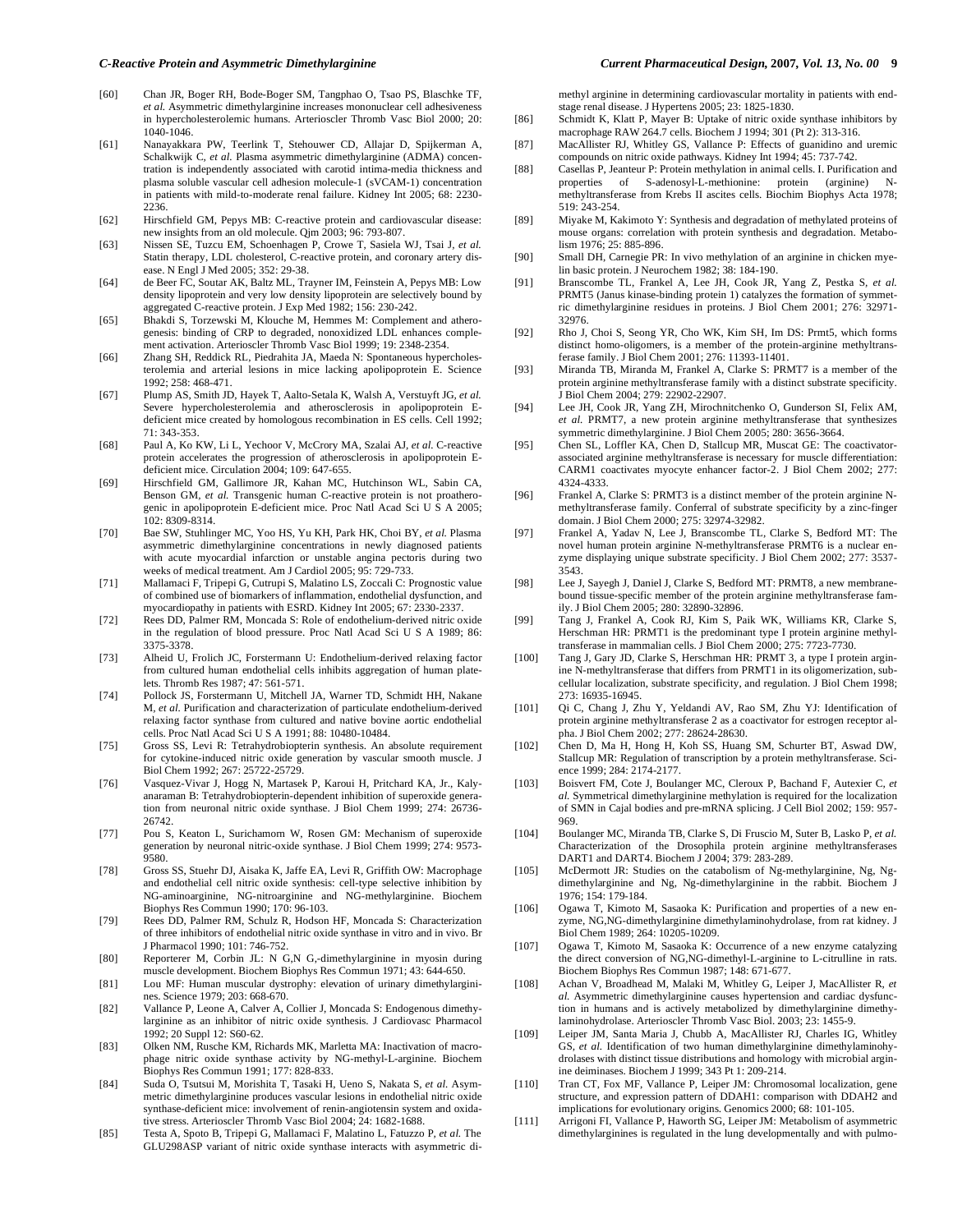nary hypertension induced by hypobaric hypoxia. Circulation 2003; 107: 1195-1201.

- [112] Tillett WSF, T. Jr: Serological reactions in pneumonia with a nonprotein somatic fraction of pneumococcus. J Exp Med 1930; 52: 561-585.
- [113] Whitehead AS, Bruns GA, Markham AF, Colten HR, Woods DE: Isolation of human C-reactive protein complementary DNA and localization of the gene to chromosome 1. Science 1983; 221: 69-71.
- [114] Floyd-Smith G, Whitehead AS, Colten HR, Francke U: The human Creactive protein gene (CRP) and serum amyloid P component gene (APCS) are located on the proximal long arm of chromosome 1. Immunogenetics 1986; 24: 171-176.
- [115] Volanakis JE, Kaplan MH: Specificity of C-reactive protein for choline phosphate residues of pneumococcal C-polysaccharide. Proc Soc Exp Biol Med 1971; 136: 612-614.
- [116] Thompson D, Pepys MB, Wood SP: The physiological structure of human Creactive protein and its complex with phosphocholine. Structure Fold Des 1999; 7: 169-177.
- [117] Tebo JM, Mortensen RF: Characterization and isolation of a C-reactive protein receptor from the human monocytic cell line U-937. J Immunol 1990; 144: 231-238.
- [118] Bharadwaj D, Stein MP, Volzer M, Mold C, Du Clos TW: The major receptor for C-reactive protein on leukocytes is fcgamma receptor II. J Exp Med 1999; 190: 585-590.
- [119] Kaplan MH, Volanakis JE: Interaction of C-reactive protein complexes with the complement system. I. Consumption of human complement associated with the reaction of C-reactive protein with pneumococcal C-polysaccharide and with the choline phosphatides, lecithin and sphingomyelin. J Immunol 1974; 112: 2135-2147.
- [120] Volanakis JE, Kaplan MH: Interaction of C-reactive protein complexes with the complement system. II. Consumption of guinea pig complement by CRP complexes: requirement for human C1q. J Immunol 1974; 113: 9-17.
- [121] Claus DR, Siegel J, Petras K, Skor D, Osmand AP, Gewurz H: Complement activation by interaction of polyanions and polycations. III. Complement activation by interaction of multiple polyanious and polycations is the presence of C-reactive protein. J Immunol 1977; 118: 83-87.
- [122] Siegel J, Rent R, Gewurz H: Interactions of C-reactive protein with the complement system. I. Protamine-induced consumption of complement in acute phase sera. J Exp Med 1974; 140: 631-647.
- [123] Volanakis JE: Human C-reactive protein: expression, structure, and function. Mol Immunol 2001; 38: 189-197.
- [124] Robey FA, Jones KD, Tanaka T, Liu TY: Binding of C-reactive protein to chromatin and nucleosome core particles. A possible physiological role of Creactive protein. J Biol Chem 1984; 259: 7311-7316.
- [125] Fiedel BA, Gewurz H: Effects of C-reactive protein on platelet function. I. Inhibition of platelet aggregation and release reactions. J Immunol 1976; 116: 1289-1294.
- [126] Shrive AK, Cheetham GM, Holden D, Myles DA, Turnell WG, Volanakis JE*, et al.* Three dimensional structure of human C-reactive protein. Nat Struct Biol 1996; 3: 346-354.
- [127] Black S, Kushner I, Samols D: C-reactive Protein. J Biol Chem 2004; 279: 48487-48490.
- [128] Motie M, Brockmeier S, Potempa LA: Binding of model soluble immune complexes to modified C-reactive protein. J Immunol 1996; 156: 4435-4441.
- [129] Khreiss T, Jozsef L, Potempa LA, Filep JG: Loss of pentameric symmetry in C-reactive protein induces interleukin-8 secretion through peroxynitrite signaling in human neutrophils. Circ Res 2005; 97: 690-697.
- [130] Pasceri V, Cheng JS, Willerson JT, Yeh ET: Modulation of C-reactive protein-mediated monocyte chemoattractant protein-1 induction in human endothelial cells by anti-atherosclerosis drugs. Circulation 2001; 103: 2531-2534.
- [131] Khreiss T, Jozsef L, Potempa LA, Filep JG: Conformational rearrangement in C-reactive protein is required for proinflammatory actions on human endothelial cells. Circulation 2004; 109: 2016-2022.
- [132] Schwedler SB, Amann K, Wernicke K, Krebs A, Nauck M, Wanner C*, et al.* Native C-reactive protein increases whereas modified C-reactive protein reduces atherosclerosis in apolipoprotein E-knockout mice. Circulation 2005; 112: 1016-1023.
- [133] Pepys MB, Baltz M, Gomer K, Davies AJ, Doenhoff M: Serum amyloid Pcomponent is an acute-phase reactant in the mouse. Nature 1979; 278: 259- 261.
- [134] Robey FA, Liu TY: Limulin: a C-reactive protein from Limulus polyphemus. J Biol Chem 1981; 256: 969-975.
- [135] Pepys MB: CRP or not CRP? That is the question. Arterioscler Thromb Vasc Biol 2005; 25: 1091-1094.
- [136] Venugopal SK, Devaraj S, Yuhanna I, Shaul P, Jialal I: Demonstration that C-reactive protein decreases eNOS expression and bioactivity in human aortic endothelial cells. Circulation 2002; 106: 1439-1441.
- [137] Verma S, Wang CH, Li SH, Dumont AS, Fedak PW, Badiwala MV*, et al.* A self-fulfilling prophecy: C-reactive protein attenuates nitric oxide production and inhibits angiogenesis. Circulation 2002; 106: 913-919.
- [138] Clapp BR, Hirschfield GM, Storry C, Gallimore JR, Stidwill RP, Singer M*, et al.* Inflammation and endothelial function: direct vascular effects of human C-reactive protein on nitric oxide bioavailability. Circulation 2005; 111: 1530-1536.
- [139] Ikeda U, Maeda Y, Yamamoto K, Shimada K: C-Reactive protein augments inducible nitric oxide synthase expression in cytokine-stimulated cardiac myocytes. Cardiovasc Res 2002; 56: 86-92.
- [140] van den Berg CW, Taylor KE, Lang D: C-reactive protein-induced in vitro vasorelaxation is an artefact caused by the presence of sodium azide in commercial preparations. Arterioscler Thromb Vasc Biol 2004; 24: e168-171.
- [141] Swafford AN, Jr., Bratz IN, Knudson JD, Rogers PA, Timmerman JM, Tune JD, Dick GM: C-reactive protein does not relax vascular smooth muscle: effects mediated by sodium azide in commercially available preparations. Am J Physiol Heart Circ Physiol 2005; 288: H1786-1795.
- [142] Lafuente N, Azcutia V, Matesanz N, Cercas E, Rodriguez-Manas L, Sanchez-Ferrer CF*, et al.* Evidence for sodium azide as an artifact mediating the modulation of inducible nitric oxide synthase by C-reactive protein. J Cardiovasc Pharmacol 2005; 45: 193-196.
- [143] Taylor KE, Giddings JC, van den Berg CW: C-reactive protein-induced in vitro endothelial cell activation is an artefact caused by azide and lipopolysaccharide. Arterioscler Thromb Vasc Biol 2005; 25: 1225-1230.
- [144] Liu C, Wang S, Deb A, Nath KA, Katusic ZS, McConnell JP*, et al.* Proapoptotic, antimigratory, antiproliferative, and antiangiogenic effects of commercial C-reactive protein on various human endothelial cell types in vitro: implications of contaminating presence of sodium azide in commercial preparation. Circ Res 2005; 97: 135-143.
- [145] Pepys MB, Hawkins PN, Kahan MC, Tennent GA, Gallimore JR, Graham D*, et al.* Proinflammatory Effects of Bacterial Recombinant Human C-Reactive Protein Are Caused by Contamination With Bacterial Products, Not by C-Reactive Protein Itself. Circ Res 2005.
- [146] Stuhlinger MC, Tsao PS, Her JH, Kimoto M, Balint RF, Cooke JP: Homocysteine impairs the nitric oxide synthase pathway: role of asymmetric dimethylarginine. Circulation 2001; 104: 2569-2575.
- [147] Scalera F, Kielstein JT, Martens-Lobenhoffer J, Postel SC, Tager M*, et al.* Erythropoietin increases asymmetric dimethylarginine in endothelial cells: role of dimethylarginine dimethylaminohydrolase. J Am Soc Nephrol 2005; 16: 892-898.
- [148] Zsuga J, Gesztelyi R, Torok J, Keki S, Bereczki D: Asymmetric dimethylarginine: A molecule responsible for the coexistence of insulin resistance and atherosclerosis via dual nitric oxide synthase inhibition. Med Hypotheses 2005; 65: 1091-1098.
- [149] Lin KY, Ito A, Asagami T, Tsao PS, Adimoolam S, Kimoto M*, et al.* Impaired nitric oxide synthase pathway in diabetes mellitus: role of asymmetric dimethylarginine and dimethylarginine dimethylaminohydrolase. Circulation 2002; 106: 987-992.
- [150] Asagami T, Abbasi F, Stuelinger M, Lamendola C, McLaughlin T, Cooke JP, Reaven GM, Tsao PS: Metformin treatment lowers asymmetric dimethylarginine concentrations in patients with type 2 diabetes. Metabolism 2002; 51: 843-846.
- [151] Stuhlinger MC, Abbasi F, Chu JW, Lamendola C, McLaughlin TL, Cooke JP*, et al.* Relationship between insulin resistance and an endogenous nitric oxide synthase inhibitor. Jama 2002; 287: 1420-1426.
- [152] Wakino S, Hayashi K, Tatematsu S, Hasegawa K, Takamatsu I, Kanda T*, et al.* Pioglitazone lowers systemic asymmetric dimethylarginine by inducing dimethylarginine dimethylaminohydrolase in rats. Hypertens Res 2005; 28: 255-262.
- [153] Jones LC, Tran CT, Leiper JM, Hingorani AD, Vallance P: Common genetic variation in a basal promoter element alters DDAH2 expression in endothelial cells. Biochem Biophys Res Commun 2003; 310: 836-843.
- [154] Ueda S, Kato S, Matsuoka H, Kimoto M, Okuda S, Morimatsu M*, et al.* Regulation of cytokine-induced nitric oxide synthesis by asymmetric dimethylarginine: role of dimethylarginine dimethylaminohydrolase. Circ Res 2003; 92: 226-233.
- [155] Holden DP, Cartwright JE, Nussey SS, Whitley GS: Estrogen stimulates dimethylarginine dimethylaminohydrolase activity and the metabolism of asymmetric dimethylarginine. Circulation 2003; 108: 1575-1580.
- [156] Achan V, Tran CT, Arrigoni F, Whitley GS, Leiper JM, Vallance P: alltrans-Retinoic acid increases nitric oxide synthesis by endothelial cells: a role for the induction of dimethylarginine dimethylaminohydrolase. Circ Res 2002; 90: 764-769.
- [157] Laussmann T, Janosi RA, Fingas CD, Schlieper GR, Schlack W, Schrader J*, et al.* Myocardial proteome analysis reveals reduced NOS inhibition and enhanced glycolytic capacity in areas of low local blood flow. Faseb J 2002; 16: 628-630.
- [158] Osanai T, Saitoh M, Sasaki S, Tomita H, Matsunaga T, Okumura K: Effect of shear stress on asymmetric dimethylarginine release from vascular endothelial cells. Hypertension 2003; 42: 985-990.
- [159] Rizzo V, McIntosh DP, Oh P, Schnitzer JE: In situ flow activates endothelial nitric oxide synthase in luminal caveolae of endothelium with rapid caveolin dissociation and calmodulin association. J Biol Chem 1998; 273: 34724- 34729.
- [160] Teerlink T, Neele SJ, de Jong S, Netelenbos JC, Stehouwer CD: Oestrogen replacement therapy lowers plasma levels of asymmetrical dimethylarginine in healthy postmenopausal women. Clin Sci (Lond) 2003; 105: 67-71.
- [161] Smith CL, Birdsey GM, Anthony S, Arrigoni FI, Leiper JM, Vallance P: Dimethylarginine dimethylaminohydrolase activity modulates ADMA levels, VEGF expression, and cell phenotype. Biochem Biophys Res Commun 2003; 308: 984-989.